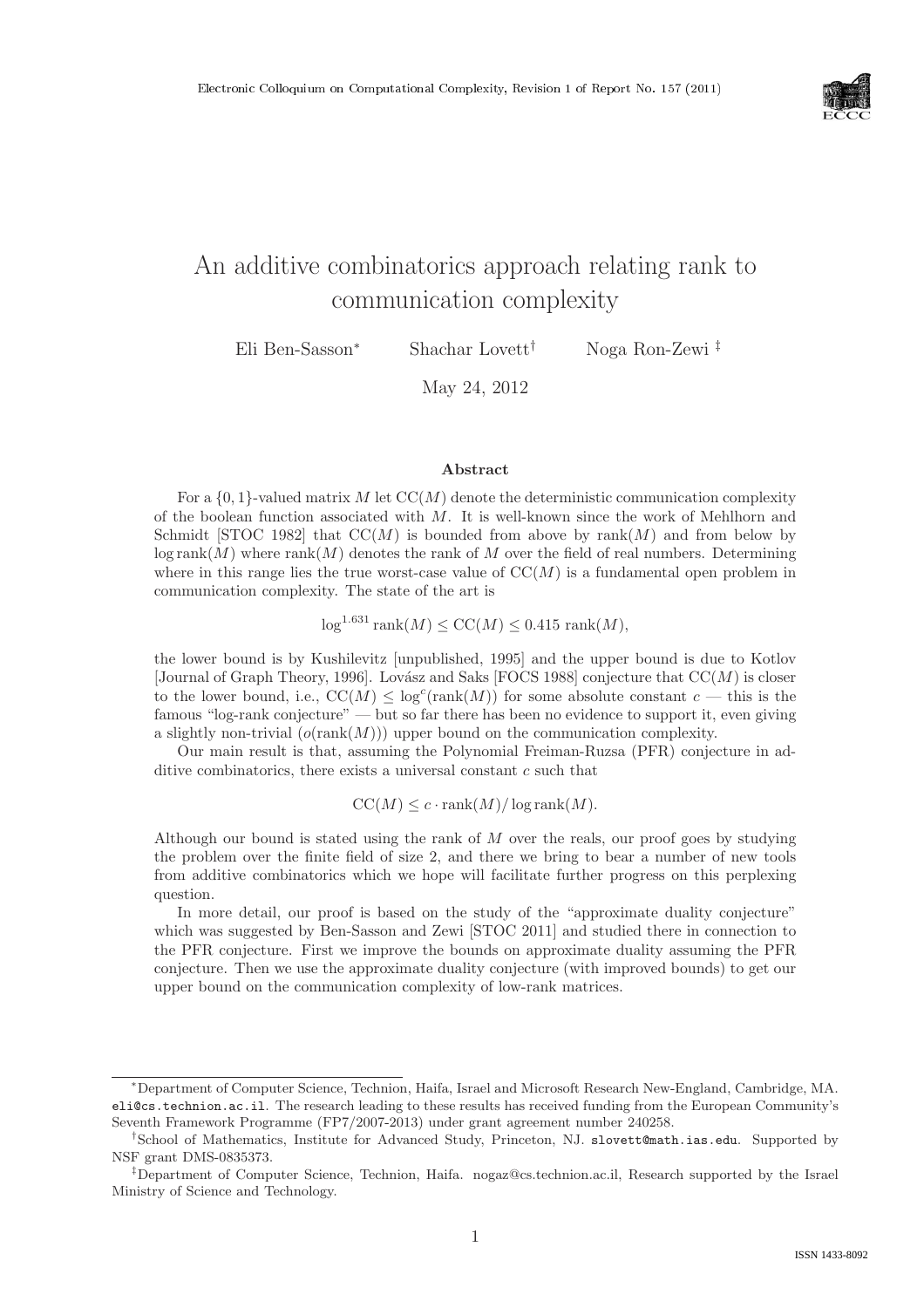### 1 Introduction

This paper presents a new connection between communication complexity and additive combinatorics, showing that a well-known conjecture from additive combinatorics known as the *Polynomial Freiman-Ruzsa Conjecture* (PFR, in short), implies better upper bounds than currently known on the deterministic communication complexity of a boolean function in terms of the rank of its associated matrix. More precisely, our results show that the PFR Conjecture implies that every boolean function has communication complexity  $O(\text{rank}(M)/\log \text{rank}(M))$  where  $\text{rank}(M)$  is the rank, over the reals, of the associated matrix. We view this result as interesting not only due to its being the first sublinear bound (and the first advance on this problem since 1997) but also because of its suggestion of a new connection between the two vibrant, yet seemingly unrelated, fields of communication complexity and additive combinatorics.

Our analysis relies on the study of *approximate duality*, a concept closely related to the PFR Conjecture, which was introduced in [\[BZ11\]](#page-15-0). Our main technical contribution improves the bounds on approximate duality, assuming the PFR Conjecture, and it does so with simpler proof than in [\[BZ11\]](#page-15-0). We view this contribution as being of independent interest because of the growing number of applications of the "approximate duality method" to theoretical computer science. These include sofar the construction of bipartite Ramsey graphs and two-source extractors [\[BZ11\]](#page-15-0), communication complexity (this work), and the subsequent lower bounds for matching vector locally decodable codes [\[BDL12\]](#page-15-1).

#### 1.1 On communication complexity and matrix rank

In the two-party communication complexity model two parties — Alice and Bob — wish to compute a function  $f: X \times Y \to \{0,1\}$  on inputs x and y where x is known only to Alice and y is known only to Bob. In order to compute the function  $f$  they must exchange bits of information between each other according to some (deterministic) protocol. The (deterministic) communication complexity of a protocol is the maximum total number of bits sent between the two parties, where the maximum is taken over all pairs of inputs  $x, y$ . We henceforth omit the adjective "deterministic" from our discourse because our results deal only with the deterministic model. The communication complexity of the function f, denoted by  $\mathrm{CC}(f)$ , is the minimum communication complexity of a protocol for f.

For many applications it is convenient to associate the function  $f: X \times Y \to \{0,1\}$  with the matrix  $M \in \{0,1\}^{X \times Y}$  whose  $(x, y)$  entry equals  $f(x, y)$ . For a  $\{0,1\}$ -valued matrix M, let  $CC(M)$  denote the communication complexity of the boolean function associated with M. Let rank $(M)$  denote the rank of M over the reals. We will occasionally consider the rank of M over the two-element field  $\mathbb{F}_2$  and will denote this by  $\text{rank}_{\mathbb{F}_2}(M)$ .

It is well-known since the work of Mehlhorn and Schmidt [\[MS82\]](#page-16-0) that

<span id="page-1-0"></span>
$$
\log \text{rank}(M) \leq \text{CC}(M) \leq \text{rank}(M) \tag{1}
$$

and it is a fundamental question to find out what is the true worst-case dependency of  $\mathrm{CC}(M)$  on the rank. The famous log-rank conjecture due to Lovász and Saks [\[LS88\]](#page-16-1) postulates that the true answer is closer to the lower bound of [\(1\)](#page-1-0).

**Conjecture 1.1** (Log-rank). For every  $\{0, 1\}$ -valued matrix  $M \text{CC}(M) = \log^{O(1)} \text{rank}(M)$ .

Lovász and Saks also point out that the above conjecture has several other interesting equivalent formulations. One of them, due to Nuffelen [\[Nuf76\]](#page-16-2) and Fajtlowicz [\[Faj88\]](#page-16-3), is the following: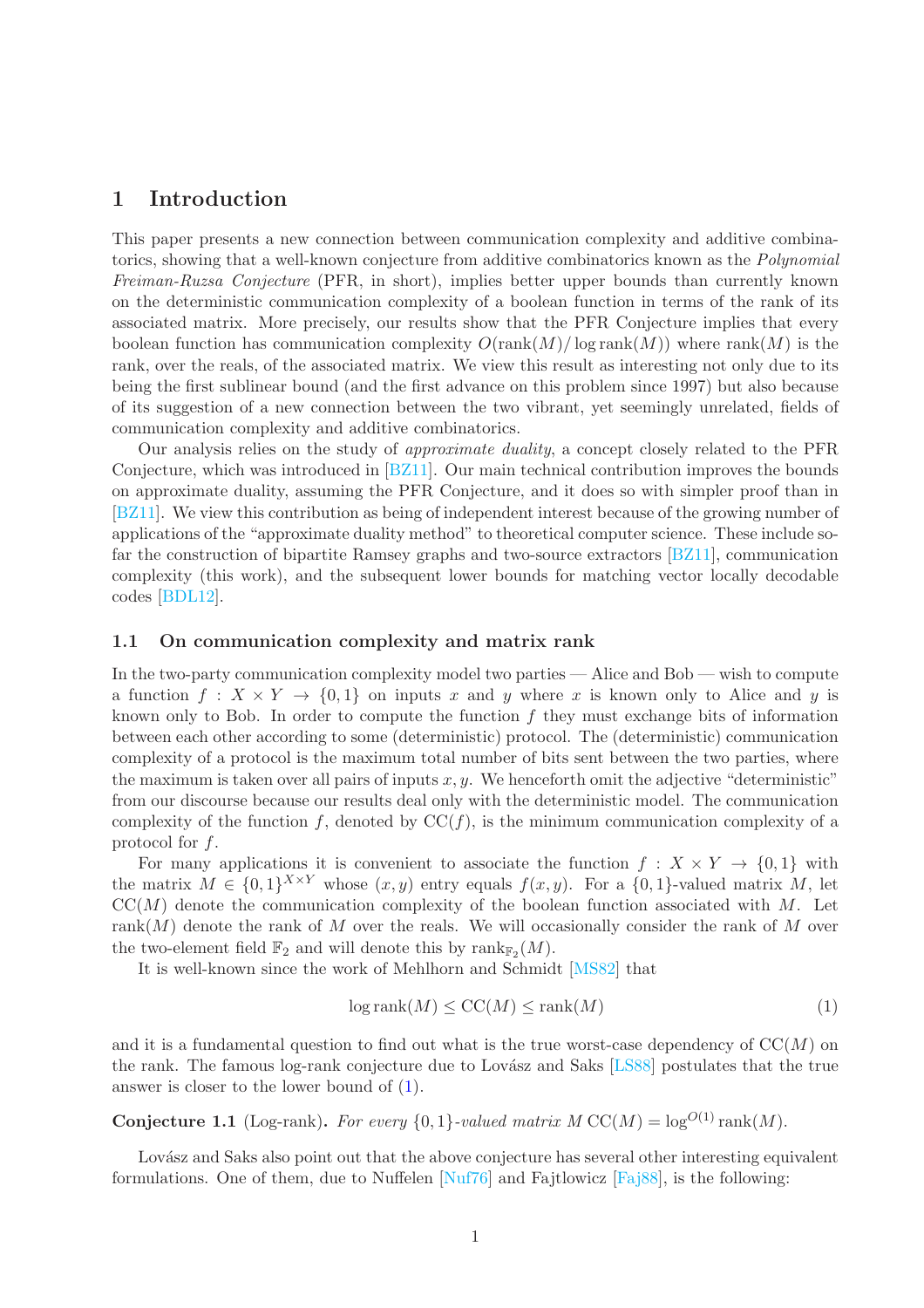**Conjecture 1.2.** For every graph  $G$ ,  $\chi(\overline{G}) \leq \log^{O(1)} \text{rank}(G)$ , where  $\chi(\overline{G})$  is the chromatic number *of the complement of* G*, and* rank(G) *is the rank of the adjacency matrix of* G *over the reals.*

Though considerable effort has been made since 1982 in an attempt to narrow the gap between lower and upper bounds in [\(1\)](#page-1-0), the state of the art is not far from where it was 30 years ago and currently stands at

<span id="page-2-1"></span>
$$
\Omega(\log^{1.63...} \text{rank}(M)) = \Omega(\log^{\log_3 6} \text{rank}(M)) \le \text{CC}(M) \le \log(4/3) \text{rank}(M) = (0.41...) \text{rank}(M)
$$
\n(2)

The upper bound is due to Kotlov [\[Kot97\]](#page-16-4) and improves on the previous best bound of  $\text{CC}(M)$  < rank $(M)/2$  by Kotlov and Lovász [\[KL96\]](#page-16-5). The lower bound is due to Kushilevitz (unpublished, cf. [\[NW95\]](#page-16-6)) and improves on a previous bound of  $\Omega(\log^{\log_2 3} \text{rank}(M)) = \Omega(\log^{1.58...} \text{rank}(M))$  due to Nisan and Wigderson [\[NW95\]](#page-16-6).

Our main result is stated next. It assumes a well-known conjecture from additive combinatorics — the Polynomial Freiman-Ruzsa (PFR) conjecture — discussed in the next section.

<span id="page-2-0"></span>Theorem 1.3 (Main). *Assuming the PFR Conjecture [1.5,](#page-3-0) for every* {0, 1}*-valued matrix M*

$$
CC(M) = O(\text{rank}(M)/\log \text{rank}(M)).
$$

#### 1.2 Additive combinatorics and the Polynomial Freiman-Ruzsa conjecture

Quoting the (current) Wikipedia definition, additive combinatorics studies "combinatorial estimates associated with the arithmetic operations of addition and subtraction". As such, it deals with a variety of problems that aim to 'quantify' the amount of additive structure in subsets of additive groups. One such a problem is that which is addressed by the Polynomial Freiman-Ruzsa conjecture (we shall encounter a different problem in additive combinatorics when we get to "approximate duality" later on).

For  $A \subseteq \mathbb{F}_2^n$ , let  $A + A$  denote the sum-set of A

$$
A + A := \{a + a' \mid a, a' \in A\}
$$

where addition is over  $\mathbb{F}_2$ . It is easy to see that  $|A + A| = |A|$  if and only if A is an affine subspace of  $\mathbb{F}_2^n$ . The question addressed by the Freiman-Ruzsa Theorem is whether the ratio of  $|A + A|$  to  $|A|$  also 'approximates' the closeness of A to being a subspace, or in other words, whether the fact that  $A + A$  is small with respect to the size of A also implies that span  $(A)$  is small with respect to the size of A. The Freimnan-Ruzsa Theorem  $\lceil \text{Ru299} \rceil$  says that this is indeed the case.

**Theorem 1.4** (Freiman-Ruzsa Theorem  $[\text{Ruz99}]$ ). *If*  $A \subseteq \mathbb{F}_2^n$  has  $|A+A| \leq K|A|$ , then  $|\text{span}(A)| \leq$  $K^2 2^{K^4} |A|$ .

The above theorem was improved in a series of works [\[GR06,](#page-16-8) [San08,](#page--1-0) [GT09\]](#page-16-9), culminating in the recent work [\[EZ11\]](#page-16-10) which proved an upper bound on the ratio  $\frac{|\text{span}(A)|}{|A|}$  of the form  $2^{2k}/(2k)$ . This bound can be seen to be tight (up to a multiplicative factor of 2) by letting  $A = \{u_1, u_2, \ldots, u_t\}$ , where  $u_1, u_2, \ldots, u_t \in \mathbb{F}_2^n$  are linearly independent vectors. Then in this case we have  $|A+A| \approx \frac{t}{2}|A|$ , while  $|\text{span}(A)| = 2^t$ .

This example also shows that the ratio  $\frac{|\text{span}(A)|}{|A|}$  must depend exponentially on K. However, it does not rule out the existence of a large subset  $A' \subseteq A$  for which the ratio  $\frac{|span(A')|}{|A'|}$  $\frac{|\mathcal{A}||}{|A'|}$  is just polynomial in  $K$ , and this is exactly what is suggested by the PFR Conjecture: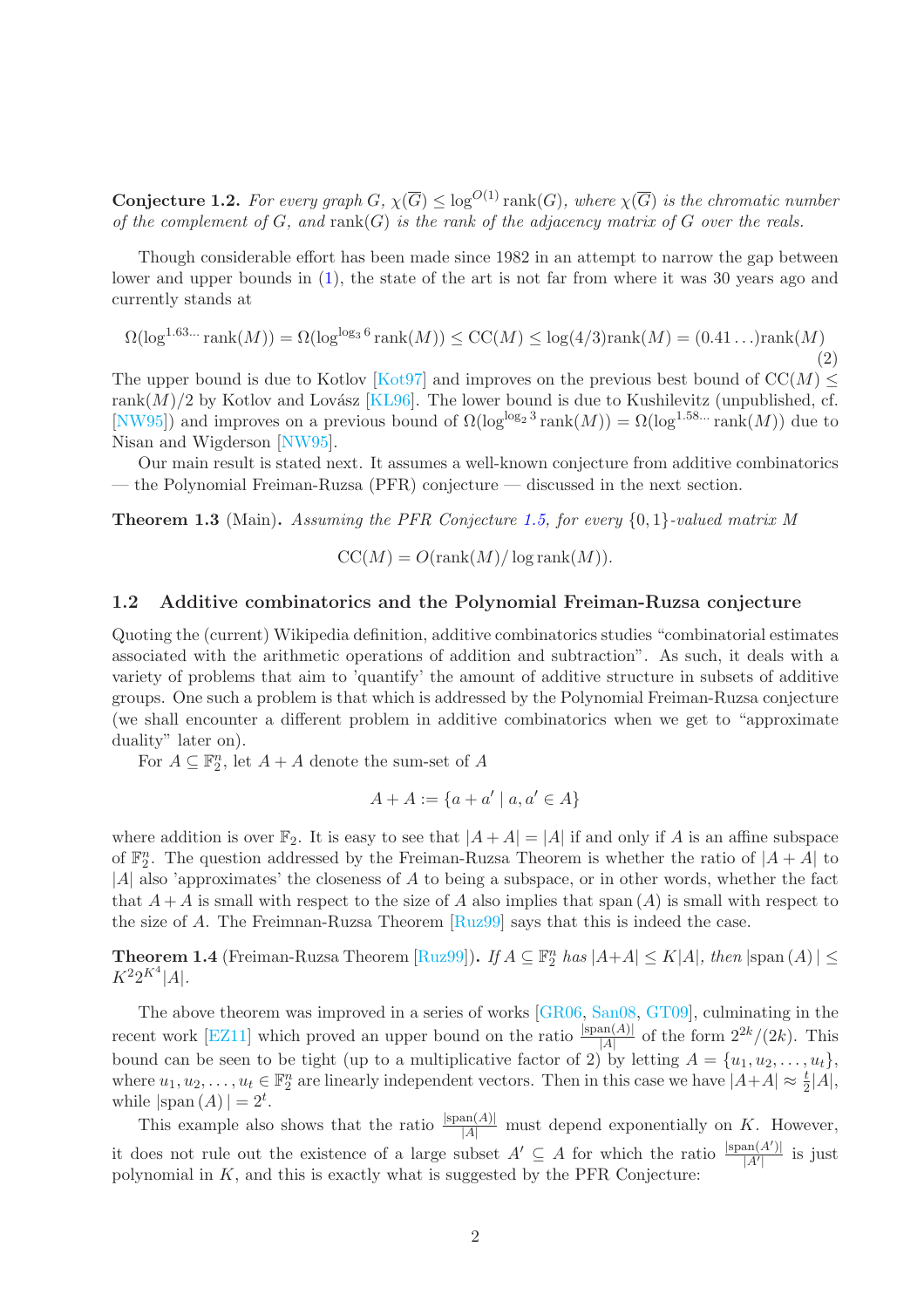<span id="page-3-0"></span>Conjecture 1.5 (Polynomial Freiman-Ruzsa (PFR)). *There exists an absolute constant* r*, such that if*  $A \subset \mathbb{F}_2^n$  *has*  $|A + A| \le K|A|$ *, then there exists a subset*  $A' \subseteq A$  *of size at least*  $K^{-r}|A|$  *such that*  $|\text{span}(A')| \leq |A|$ *.* 

Note that the above conjecture implies that  $|\text{span}(A')| \leq |A| \leq K^r |A'|$ . The PFR conjecture has many other interesting equivalent formulations, see the survey of Green [\[Gre05\]](#page-16-11) for some of them. It is conjectured to hold for subsets of general groups as well and not only for subsets of the group  $\mathbb{F}_2^n$  but we will be interested only in the latter case. Significant progress on this conjecture has been achieved recently by Sanders [\[San10\]](#page--1-1), using new techniques developed by Croot and Sisask [\[CS10\]](#page-16-12). Sanders proved an upper bound on the ratio  $\frac{|\text{span}(A')|}{|A'|}$  $\frac{\text{Im}(A)}{|A'|}$  which is quasi-polynomial in K:

<span id="page-3-2"></span>**Theorem 1.6** (Quasi-polynomial Freiman-Ruzsa Theorem (QFR) [\[San10\]](#page--1-1)). Let  $A \subseteq \mathbb{F}_2^n$  be a set  $such that$   $|A + A|$  ≤ K|A|*. Then there exists a subset*  $A' ⊆ A$  *of size at least*  $K^{-O(\log^3 K)}|A|$  *such that*  $|\text{span}(A')| \leq |A|$ *.* 

We end this section by mentioning several other recent applications of the PFR Conjecture to theoretical computer science. The first application, due to Samorodnitsky [\[Sam07\]](#page-16-13), is to the area of low-degree testing, with further results by Lovett [\[Lov10\]](#page-16-14) and Green and Tao [\[GT10\]](#page-16-15). The second application is to the construction of two-source extractors due to Ben-Sasson and Zewi [\[BZ11\]](#page-15-0). The latter paper also introduced the notion of approximate duality which plays a central role in our proof method as well. The approximate duality method has recently found another application to proving lower bounds on locally decodable matching vector codes in the subsequent work by Bhowmick, Dvir and Lovett [\[BDL12\]](#page-15-1). In the next section we describe the approximate duality conjecture and our new contributions to its study.

#### <span id="page-3-3"></span>1.3 Approximate duality

Our main technical contribution (Lemma [1.11\)](#page-4-0) is improving the bounds on approximate duality, assuming the PFR conjecture. The new bound lies at the heart of our proof of the Main Theorem [1.3.](#page-2-0) We believe that Lemma [1.11](#page-4-0) and its proof are of independent interest since they improve and simplify the proof of [\[BZ11\]](#page-15-0), and have already found new interesting applications to the study of locally decodable codes [\[BDL12\]](#page-15-1).

For  $A, B \subseteq \mathbb{F}_2^n$ , we define the *duality measure* of  $A, B$  in [\(3\)](#page-3-1) as an estimate of how 'close' this pair is to being dual

<span id="page-3-1"></span>
$$
D(A, B) := \left| \mathbb{E}_{a \in A, b \in B} \left[ (-1)^{\langle a, b \rangle_2} \right] \right|,
$$
\n(3)

where  $\langle a, b \rangle_2$  denotes the binary inner-product of a, b over  $\mathbb{F}_2$ , defined by  $\langle a, b \rangle_2 = \sum_{i=1}^n a_i \cdot b_i$  where all arithmetic operations are in  $\mathbb{F}_2$ .

*Remark* 1.7*.* The duality measure can be alternatively defined as the discrepancy of the inner product function on the rectangle  $A \times B$  (up to a normalization factor of  $\frac{2^n}{|A||}$  $\frac{2^n}{|A||B|}$ ). Nevertheless we chose to use the term 'duality measure' instead of 'discrepancy' because of the algebraic context in which we use it, as explained below.

It can be verified that if  $D(A, B) = 1$  then A is contained in an affine shift of  $B^{\perp}$  which is the space dual to the linear  $\mathbb{F}_2$ -span of B. The question is what can be said about the structure of A, B when  $D(A, B)$  is sufficiently large, but strictly smaller than 1. The following theorem from [\[BZ11\]](#page-15-0) says that if the duality measure is a constant very close to 1 (though strictly smaller than 1) then there exist relatively large subsets  $A' \subseteq A$ ,  $B' \subseteq B$ , such that  $D(A', B') = 1$ .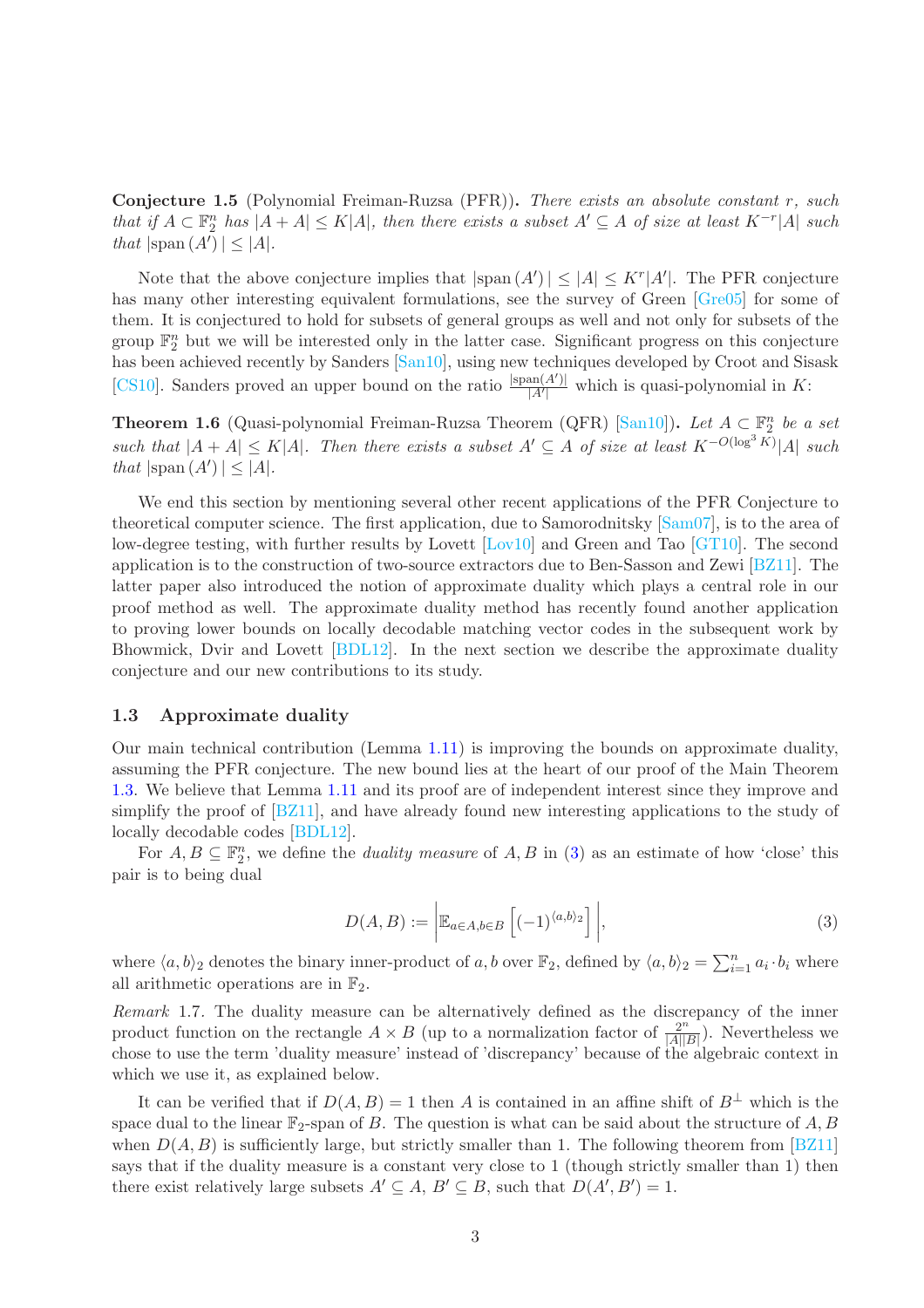**Theorem 1.8** (Approximate duality for nearly-dual sets,  $\boxed{BZ11}$ ). For every  $\delta > 0$  there exists a *constant*  $\epsilon > 0$  *that depends only on*  $\delta$ *, such that if*  $A, B \subseteq \mathbb{F}_2^n$  *satisfy*  $D(A, B) \ge 1 - \epsilon$ *, then there exist subsets*  $A' \subseteq A$ ,  $|A'| \geq \frac{1}{4}|A|$  *and*  $B' \subseteq B$ ,  $|B'| \geq 2^{-\delta n} |B|$ *, such that*  $D(A', B') = 1$ *.* 

It is conjectured that a similar result holds also when the duality measure is relatively small, and in particular when it tends to zero as  $n$  goes to infinity. Furthermore, the following theorem from [\[BZ11\]](#page-15-0) gives support to this conjecture, by showing that such bounds indeed follow from the PFR conjecture.

<span id="page-4-1"></span>Theorem 1.9 (Approximate duality assuming PFR, exponential loss [\[BZ11\]](#page-15-0)). *Assuming the PFR Conjecture* [1.5,](#page-3-0) for every constant  $\delta > 0$  there exists a constant  $\zeta > 0$ , depending only on  $\delta$ , such *that if*  $A, B \subseteq \mathbb{F}_2^n$  *satisfy*  $D(A, B) \geq 2^{-\zeta n}$ *, then there exist subsets*  $A' \subseteq A$ *,*  $|A'| \geq 2^{-\delta n} |A|$  *and*  $B' \subseteq B$ ,  $|B'| \ge 2^{-\delta n} |B|$  *such that*  $D(A', B') = 1$ *.* 

*Remark* 1.10. The above theorem is stated a bit differently in [\[BZ11\]](#page-15-0), namely the constant  $\zeta$  there depends on another constant  $\alpha > 0$  and there is an additional requirement that the sets A, B would both be of size at least  $2^{\alpha n}$ . Note however that this requirement is redundant since without loss of generality we may assume that A, B are both of size at least  $2^{\delta n}$  since the theorem holds trivially otherwise.

Our main technical contribution is the following generalization of the above theorem.

<span id="page-4-0"></span>Lemma 1.11 (Main technical lemma). *Assuming the PFR Conjecture [1.5](#page-3-0) there exists a universal integer* r such that the following holds. Suppose that  $A, B \subseteq \{0,1\}^n$  satisfy  $D(A, B) \geq \epsilon$ . Then for  $\text{every } K \geq 1 \text{ and } t = n/\log K$ , there exist subsets  $A', B'$  of  $A, B$  respectively such that  $D(A', B') = 1$ , *and*

<span id="page-4-3"></span>
$$
|A'| \ge \left( \left( \frac{(\epsilon/2)^{2^t}}{nK} \right) (4n)^{-t} \right)^r |A|, \qquad |B'| \ge \left( \left( \frac{(\epsilon/2)^{2^t}}{nK} \right) 2^{-t} \right)^r |B|.
$$
 (4)

The proof of the above lemma appears in Section [2.](#page-7-0) To see that it is indeed a generalization of Theorem [1.9](#page-4-1) set  $K = 2^{\delta n/(3r)}$ ,  $t = 3r/\delta$ ,  $\zeta = \delta/(3r \cdot 2^t) = \delta/(3r \cdot 2^{3r/\delta})$ ,  $\epsilon = 2^{-\zeta n}$ , and note that in this case the above lemma assures the existence of  $|A'| \geq 2^{-\delta n} |A|$ ,  $|B'| \geq 2^{-\delta n} |B|$  such that  $D(A', B') = 1.$ 

However, the main significance of Lemma [1.11](#page-4-0) is that it allows one to tradeoff the loss in the sizes of A' and B' with the value of  $\epsilon$  for a wider range of parameters. More specifically it allows one to achieve a loss in the sizes of A' and B' which is only sub-exponential in n by requiring  $\epsilon$ be a bit larger. In particular, the following corollary of Lemma [1.11](#page-4-0) will enable us to prove the new upper bound of  $O(\text{rank}(M)/\log \text{rank}(M))$  on the communication complexity of  $\{0, 1\}$ -valued matrices assuming the PFR conjecture.

<span id="page-4-2"></span>**Corollary 1.12** (Approximate duality assuming PFR, sub-exponential loss). Suppose that  $A, B \subseteq$  $\mathbb{F}_2^n$  satisfy  $D(A, B) \geq 2^{-\sqrt{n}}$ . Then assuming the PFR conjecture [1.5,](#page-3-0) there exist subsets A', B' of  $A, B$  respectively such that  $D(A', B') = 1$ , and  $|A'| \geq 2^{-cn/\log n} |A|$ ,  $|B'| \geq 2^{-cn/\log n} |B|$  for some *absolute constant* c*.*

*Proof of Corollary [1.12.](#page-4-2)* Follows from Lemma [1.11](#page-4-0) by setting  $K = 2^{4n/\log n}$ ,  $t = \frac{\log n}{4}$  $\frac{\mathrm{g}\,n}{4},\,\epsilon=2^{-\sqrt{n}}.$ 

 $\Box$ 

Note that in Corollary [1.12](#page-4-2) the ratios  $|A'|/|A|, |B'|/|B|$  are bounded from below by  $2^{-cn/\log n}$ , whereas in Theorem [1.9](#page-4-1) we only get a smaller bound of the form  $2^{-\delta n}$  for some constant  $\delta > 0$ . However, this improvement comes with a requirement that the duality measure  $D(A, B)$  is larger — in the above corollary we require that it is at least  $2^{-\sqrt{n}}$  while in Theorem [1.9](#page-4-1) we only require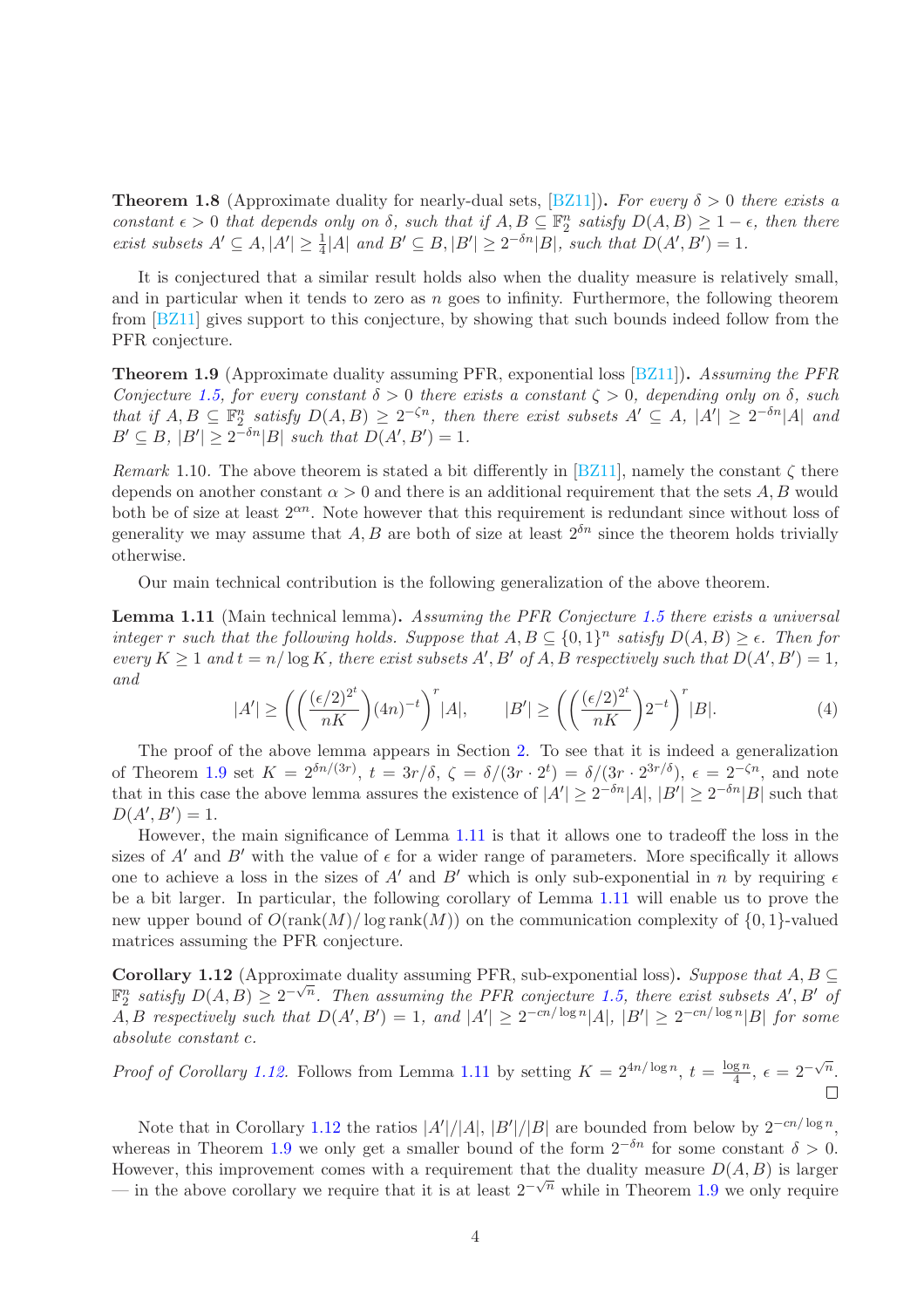it to be at least  $2^{-\zeta n} \ll 2^{-\sqrt{n}}$ . We note that the bound  $D(A, B) \geq 2^{-\sqrt{n}}$  can be replaced by  $D(A, B) \ge \exp(-n^{1-\epsilon})$  for any  $\epsilon > 0$  at the price of a larger constant  $c = c(\epsilon)$ .

<span id="page-5-0"></span>*Remark* 1.13 (Exponential loss necessary). Generally speaking, the bound on min  $\left\{\frac{|A'|}{|A|}, \frac{|B'|}{|B|}\right\}$  $\}$  — which in Corollary [1.12](#page-4-2) above is  $2^{-cn/\log n}$  — cannot be improved beyond  $2^{-O(\sqrt{n})}$  even if we assume  $D(A, B) > 0.99$ . To see this take  $A = B = \binom{n}{a}$  $\binom{n}{c'\sqrt{n}}$  to be the set of all  $\{0,1\}$ -vectors with exactly  $c'\sqrt{n}$  ones, where c' is a sufficiently small positive constant that guarantees  $D(A, B) \ge 0.99$ . It can be verified that if  $A' \subset A, B' \subset B$  satisfy  $D(A', B') = 1$  then the smaller set of  $A', B'$  is of size  $2^{-\Omega(\sqrt{n})}\cdot |A|.$ 

We stress that a benefit of the proof of Lemma [1.11](#page-4-0) is that it simplifies the original proof of Theorem [1.9](#page-4-1) in [\[BZ11\]](#page-15-0). Indeed, we believe that the presentation of the proof that appears in this paper is clearer and less involved than that in [\[BZ11\]](#page-15-0). Our proof method also allows us to deduce new equivalence between approximate duality and the PFR conjecture in the exponential range that was not previously known. We elaborate on this equivalence in Section [4.](#page-13-0)

#### 1.4 Proof overview

First we show how our Main Theorem [1.3](#page-2-0) is deduced from the improved bounds on approximate duality in Corollary [1.12.](#page-4-2) Then we give an overview of the proof of Lemma [1.11](#page-4-0) itself.

From approximate duality to communication complexity upper bounds. We follow the approach of Nisan and Wigderson from [\[NW95\]](#page-16-6). Let the *size* of a matrix M be the number of entries in it and if M is  $\{0,1\}$ -valued let  $\delta(M)$  denote its *(normalized) discrepancy*, defined as the absolute value of the difference between the fraction of zero-entries and one-entries in  $M$ . Informally, discrepancy measures how "unbalanced" is M, with  $\delta(M) = 1$  when M is *monochromatic* — all entries have the same value — and  $\delta(M) = 0$  when M is completely balanced.

Returning to the work of [\[NW95\]](#page-16-6), they observed that to prove the log-rank conjecture it suffices to show that a  $\{0,1\}$ -valued matrix M of rank r always contains a monochromatic sub-matrix of size  $|M|/\text{qpoly}(r)$  where  $\text{qpoly}(r) = r^{\log^{O(1)} r}$  means quasi-polynomial in r. Additionally, they used spectral techniques (i.e., arguing about the eigenvectors and eigenvalues of  $M$ ) to show that any  $\{0,1\}$ -valued matrix M of rank r contains a relatively large submatrix  $M'$  — of size at least  $|M|/r^{3/2}$  — that is somewhat biased — its discrepancy is at least  $1/r^{3/2}$ . We show, using tools from additive combinatorics, that  $M'$  in fact contains a pretty large monochromatic submatrix (though not large enough to deduce the log-rank conjecture).

To this end we start by working over the two-element field  $\mathbb{F}_2$ . This seems a bit counterintuitive because the log-rank conjecture is false over  $\mathbb{F}_2$ . The canonical counterexample is the inner product function  $IP(x, y) = \langle x, y \rangle_2$  — It is well-known (see e.g. [\[KN97\]](#page-16-16)[Chapters 1.3., 2.5.]) that  $\text{rank}_{\mathbb{F}_2}(M_{IP}) = n$  while  $\text{CC}(IP) = n$ . However, rather than studying M over  $\mathbb{F}_2$  we focus on the biased submatrix  $M'$  and things change dramatically. (As a sanity-check notice that  $M_{IP}$  does not contain large biased submatrices and this does not contradict the work of [\[NW95\]](#page-16-6) because the rank of  $M_{IP}$  over the reals is  $2^{n} - 1$ .)

Thus, our starting point is a large submatrix  $M'$  that has large discrepancy. It is well-known that  $\text{rank}_{\mathbb{F}_2}(M') \le \text{rank}(M') \le r$  and that this implies  $M'$  can be written as  $M' = A \cdot B$  where  $A, B$  are matrices whose columns are vectors in  $\mathbb{F}_2^r$ . Viewing each of  $A, B$  as the set of its columns, we have in hand two sets that have a large duality measure as defined in [\(3\)](#page-3-1), namely,  $D(A, B)$  =  $\delta(M') \geq 1/r^{3/2}$ . This is the setting in which we apply Corollary [1.12](#page-4-2) and deduce that A, B contain relatively large subsets  $A', B'$  with  $D(A', B') = 1$ . One can now verify that the submatrix of M'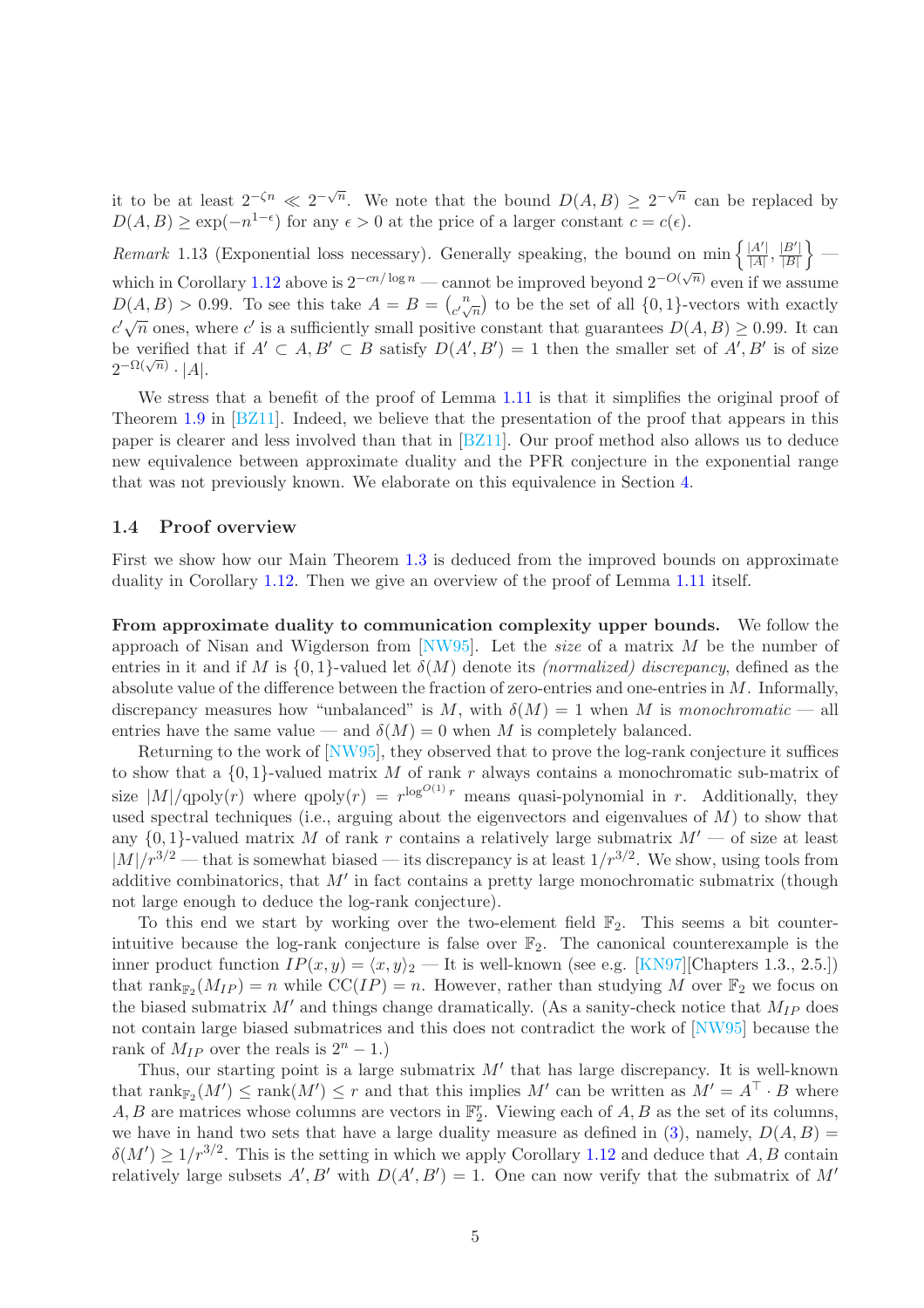whose rows and columns are indexed by  $A', B'$  respectively is indeed monochromatic, as needed. We point out that to get our bounds we need to be able to find monochromatic submatrices of  $M'$ even when M' is both small and skewed (i.e., has many more columns than rows or vice versa). Fortunately, Corollary [1.12](#page-4-2) is robust enough to use in such settings.

Improved bounds on approximate duality assuming PFR. We briefly sketch the proof of our Main Technical Lemma [1.11.](#page-4-0) We use the *spectrum* of a set as defined in [\[TV06,](#page--1-2) Chapter 4]:

**Definition 1.14** (Spectrum). For a set  $B \subseteq \mathbb{F}_2^n$  and  $\alpha \in [0,1]$  let the  $\alpha$ -spectrum of B be the set

<span id="page-6-0"></span>
$$
\operatorname{Spec}_{\alpha}(B) := \{ x \in \mathbb{F}_2^n \mid \, \mid \mathbb{E}_{b \in B} \left[ (-1)^{\langle x, b \rangle_2} \right] \mid \geq \alpha \}. \tag{5}
$$

Notice that  $A \subseteq \text{Spec}_{\epsilon}(B)$  implies  $D(A, B) \ge \epsilon$  (cf. [\(3\)](#page-3-1)). In the other direction, Markov's inequality can be used to deduce that  $D(A, B) \geq \epsilon$  implies the existence of  $A' \subseteq A$  of relatively large size  $-|A'|\geq \frac{\epsilon}{2}|A|$  — such that  $A'\subseteq \text{Spec}_{\epsilon/2}(B)$ . To prove our lemma we start with  $A_1=A'$ and establish a sequence of sets

$$
A_2 \subseteq A_1 + A_1, \quad A_3 \subseteq A_2 + A_2, \ldots
$$

such that  $A_i \subseteq \text{Spec}_{\epsilon_i}(B)$  for all i. This holds by construction for  $A_1$  with  $\epsilon_1 = \epsilon/2$ , and we show that it is maintained throughout the sequence for increasingly smaller values of  $\epsilon_i$  (we shall use  $\epsilon_i = \epsilon_{i-1}^2$ ).

Moving our problem from the field of real numbers to the two-element field  $\mathbb{F}_2$  now pays off. Each  $A_i$  is of size at most  $2^n$  so there must be an index  $i \leq n/\log K$  for which  $|A_{i+1}| \leq K|A_i|$ , let t be the minimal such index. We use the PFR conjecture together with the Balog–Szemerédi–Gowers Theorem [2.1](#page-7-1) from additive combinatorics to show that our assumption that  $|A_{t+1}| \leq K |A_t|$  implies that a large subset  $A''_t$  of  $A_t$  has small span (over  $\mathbb{F}_2$ ).

We now have in hand a set  $A''_t$  which is a relatively large fraction of its span and additionally satisfies  $D(A''_t, B) \ge \epsilon_t$  because by construction  $A''_t \subseteq \text{Spec}_{\epsilon_t}(B)$ . We use an approximate duality claim from [\[BZ11\]](#page-15-0) (Lemma [2.2\)](#page-8-0) which applies when one of the sets is a large fraction of its span (in our case the set which is a large fraction of its span is  $A''_t$ ). This claim says that  $A''_t$  and B each contain relatively large subsets  $A'_t$ ,  $B'_t$  satisfying  $D(A'_t, B'_t) = 1$ . Finally, recalling  $A'_t$  is a (carefully chosen) subset of  $A_{t-1} + A_{t-1}$ , we argue that  $A_{t-1}$  contains a relatively large subset  $A'_{t-1}$  that is "dual" to a large subset  $B'_{t-1}$  of  $B'_{t}$ , where by "dual" we mean  $D(A'_{t-1}, B'_{t-1}) = 1$  (in other words  $A'_{t-1}$  is contained in an affine shift of the space dual to span  $(B'_{t-1})$ ). We continue in this manner to find pairs of "dual" subsets for  $t - 2$ ,  $t - 3$ , ..., 1 at which point we have found a pair of "dual" subsets of  $A, B$  that have relatively large size, thereby completing the proof.

#### 1.5 Discussion and directions for future research

The new connection between additive combinatorics and communication complexity seems to us worthy of further study. In particular, the exciting recent advances in additive combinatorics [\[San10,](#page--1-1) [CS10,](#page-16-12) [EZ11\]](#page-16-10) use a rich palette of tools that may yield further insights into problems in communication complexity. We end this section by briefly pointing out a few directions we find interesting.

Improved unconditional bounds on communication complexity Given the recent QFR result of [\[San10\]](#page--1-1) (Theorem [1.6\)](#page-3-2) which comes very close to proving the PFR conjecture, it is interesting to see if it implies any unconditional improvement on communication complexity of low-rank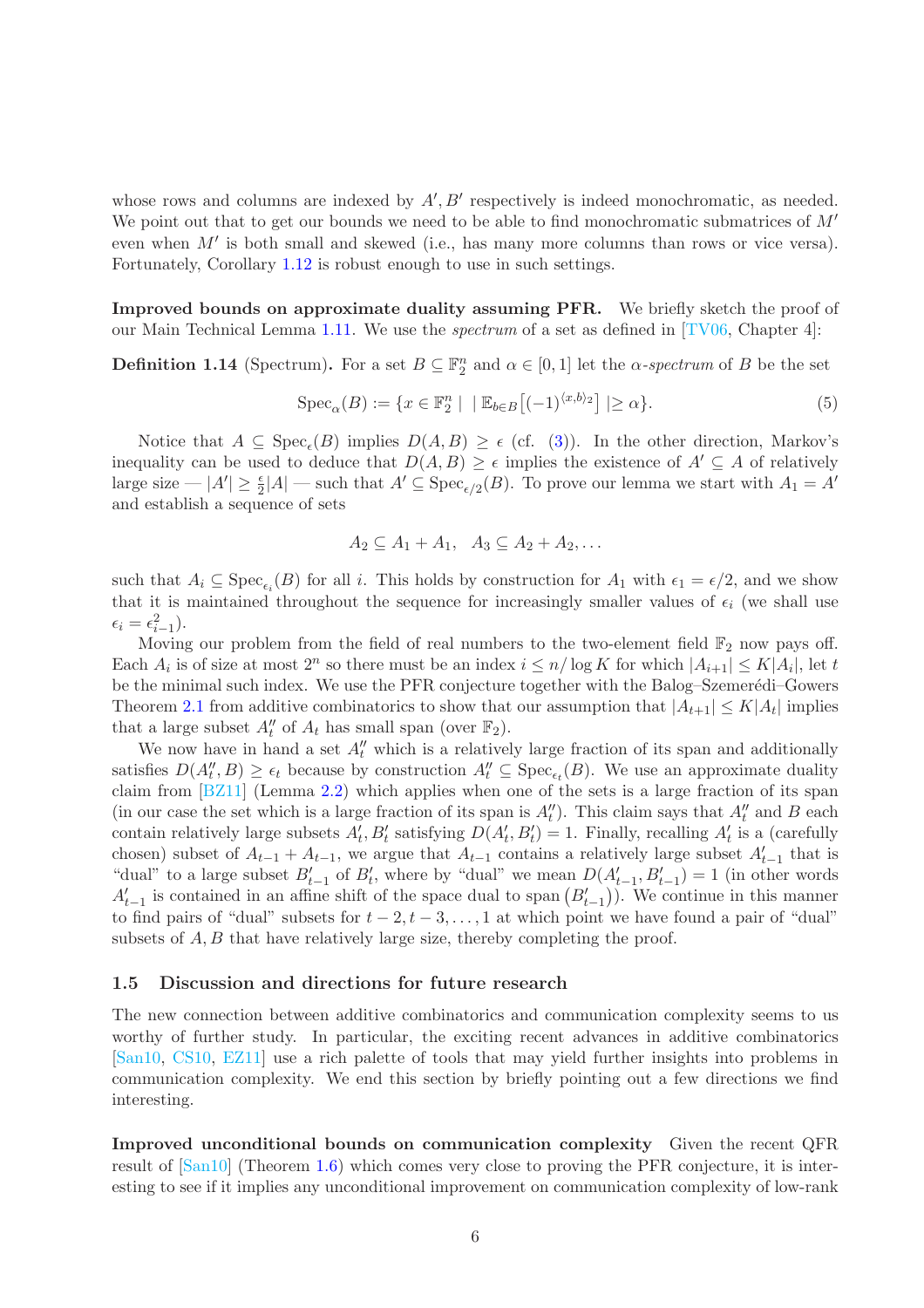matrices. Looking at our proof of Lemma [1.11,](#page-4-0) we apply the PFR conjecture to a subset  $A'_t$  of  $A_t$ which satisfies  $|A_t + A_t| \leq K' |A_t|$  for  $K' \approx K / \epsilon^{2^t}$ . For  $\epsilon < \frac{1}{2}$  this gives a non-trivial bound only if  $t = O(\log n)$ . Since t could be as large as  $n/\log K$  we are forced to choose  $K = 2^{\Omega(n/\log n)}$  which implies in turn  $K' = 2^{\Omega(n/\log n)}$ . Thus, Sander's QFR Theorem [1.6](#page-3-2) does not yield any non-trivial bounds in our case. However, for purposes of improving the unconditional upper bound of Kotlov (cf. [2\)](#page-2-1) say, to  $CC(M) \leq \text{rank}(M)/4$ , it suffices to improve the loss in the size of A in Theorem [1.6](#page-3-2) from  $K^{-O(\log^3 K)}$  to  $K^{-c \log K}$  for a sufficiently small constant c.

Improved conditional bounds The bounds on approximate duality in Corllary [1.12](#page-4-2) can possibly be significantly improved. For all we know, the exponential loss of  $2^{-O(\sqrt{n})}$  shown in Re-mark [1.13](#page-5-0) may be tight, and this would lead to an improved version of Corollary [1.12](#page-4-2) in which the sizes of  $|A'|, |B'|$  are a  $2^{-O(\sqrt{n})}$  fraction of A and B respectively, instead of the  $2^{-O(n/\log n)}$  loss we currently have. Such a result would translate directly to an upper bound on communication complexity of the form  $\mathrm{CC}(M) \leq O(\sqrt{\mathrm{rank}(M)})$ . In order to make further progress one might want to also consider working over finite fields that are larger than 2, or over the reals. As a first step in this direction, one may wish to investigate whether there are interesting approximate duality statements over such fields.

Does the log-rank conjecture imply the PFR conjecture? Alternatively, does it have any other non-trivial consequences in additive combinatorics? We believe the answer to this question is positive and make a step in this direction by showing an equivalence between approximate duality and PFR statements in the exponential range, namely, when the losses in the sizes of sets in both approximate duality and PFR is exponential in  $n$  (See Section [4](#page-13-0) for an exact statement and details of the proof.)

### 1.6 Paper organization.

The next section contains the proof of the Main Technical Lemma [1.11.](#page-4-0) The proof of Main Theorem [1.3](#page-2-0) given Corollary [1.12](#page-4-2) appears in Section [3.](#page-11-0) Finally, in Section [4](#page-13-0) we prove a new equivalence between approximate duality and the PFR conjecture in the exponential range.

### <span id="page-7-0"></span>2 Improved bounds on approximate duality assuming PFR

In this section we prove our Main Technical Lemma [1.11.](#page-4-0) We start of some additive combinatorics preliminaries.

Additive combinatorics preliminaries In what follows all arithmetic operations are taken over  $\mathbb{F}_2$ . For the proof of Lemma [1.11](#page-4-0) we need two other theorems from additive combinatorics. The first is the well-known Balog–Szemerédi–Gowers Theorem of [\[BS94,](#page-15-2) [Gow98\]](#page-16-17).

<span id="page-7-1"></span>**Theorem 2.1** (Balog–Szemerédi–Gowers). *There exist fixed polynomials*  $f(x, y)$ *,*  $g(x, y)$  *such that the following holds for every subset* A *of an abelian additive group.* If A *satisfies*  $Pr_{a,a'\in A}[a+a'\in A]$  $|S| \geq 1/K$  *for*  $|S| \leq C|A|$ *, then one can find a subset*  $A' \subseteq A$  *such that*  $|A'| \geq |A|/f(K, C)$ *, and*  $|A' + A'| \le g(K, C)|A|.$ 

The second is a lemma from [\[BZ11\]](#page-15-0) which can be seen as an approximate duality statement which applies when one of the sets has small span: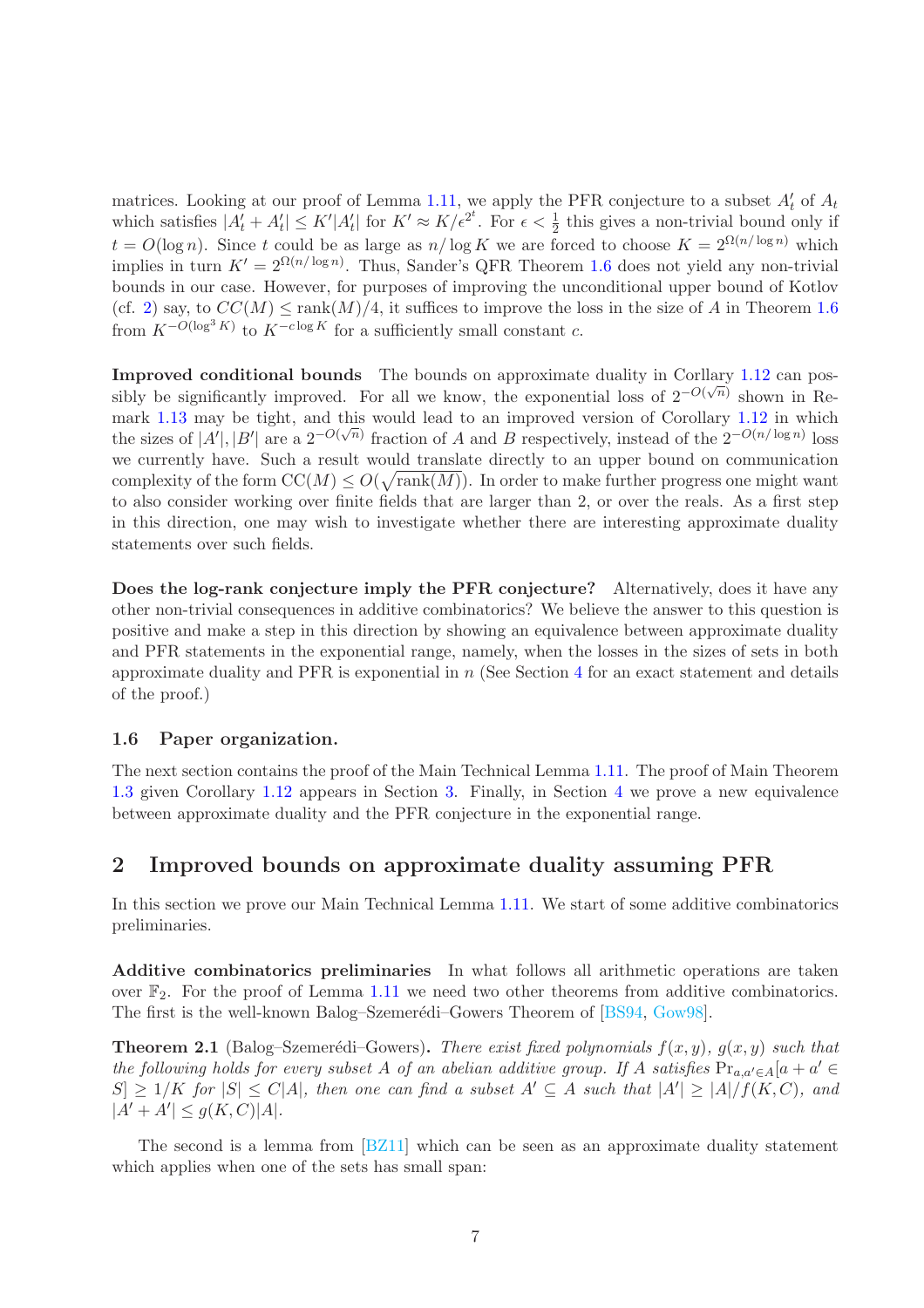<span id="page-8-0"></span>**Lemma 2.2** (Approximate-duality for sets with small span, [\[BZ11\]](#page-15-0)). *If*  $D(A, B) \ge \epsilon$ *, then there exist subsets*  $A' \subseteq A, B' \subseteq B, |A'| \geq \frac{\epsilon}{4}|A|, |B'| \geq \frac{\epsilon^2}{4}$  $\frac{\varepsilon^2}{4} \frac{|A|}{|\text{span}(A)}$  $\frac{|A|}{|\text{span}(A)|} |B|$ *, such that*  $D(A', B') = 1$ *. If*  $A \subseteq \text{Spec}_{\epsilon}(B)$  then we have  $|A'| \geq |A|/2$  and  $|B'| \geq \epsilon^2 \frac{|A|}{|\text{span}(B)|}$  $\frac{|A|}{|\text{span}(A)|} |B|$  in the statement above.

Recall the definition of the spectrum given in [\(5\)](#page-6-0):

$$
Spec_{\alpha}(B) := \{ x \in \mathbb{F}_2^n \mid \, | \, \mathbb{E}_{b \in B} \big[ (-1)^{\langle x, b \rangle_2} \big] \, | \ge \alpha \}.
$$

Finally, for  $S \subset \mathbb{F}_2^n$  and  $x \in \mathbb{F}_2^n$  let  $\text{rep}_S(x)$  be the number of different representations of x as an element of the form  $s + s'$  where  $s, s' \in S$ . rep<sub>S</sub> $(x)$  can also be written, up to a normalization factor, as  $1_S * 1_S(x)$  where  $1_S$  is the indicating function of the set S and  $*$  denotes convolution.

**Proof overview** We construct a decreasing sequence of constants

$$
\epsilon_1=\epsilon/2, \epsilon_2=\epsilon_1^2/2, \epsilon_3=\epsilon_2^2/2, \ldots
$$

and a sequence of sets

$$
A_1 := A \cap \operatorname{Spec}_{\epsilon_1}(B), \quad A_2 \subseteq (A_1 + A_1) \cap \operatorname{Spec}_{\epsilon_2}(B), \quad A_3 \subseteq (A_2 + A_2) \cap \operatorname{Spec}_{\epsilon_3}(B), \dots
$$

Since each of the sets in the sequence is of size at most  $2^n$  there must be an index  $i \leq n/\log K$  for which

<span id="page-8-1"></span>
$$
|A_{i+1}| \le K|A_i| \tag{6}
$$

and let t be the minimal such index. The PFR Conjecture [1.5](#page-3-0) together with the Balog–Szemerédi– Gowers Theorem [2.1](#page-7-1) will be used to deduce from [\(6\)](#page-8-1) that a large subset  $A''_t$  of  $A_t$  has small span. Applying Lemma [2.2](#page-8-0) to the sets  $A''_t$  and B implies the existence of large subsets  $A'_t \subseteq A_t$  and  $B'_t \subseteq B$  such that  $D(A'_t, B'_t) = 1$ . Finally we argue inductively for  $i = t - 1, t - 2, \ldots, 1$  that there exist large subsets  $A'_i \subseteq A_i$  and  $B'_i \subseteq B$  such that  $D(A'_i, B'_i) = 1$ . The desired conclusion will follow from the  $i = 1$  case. To be able to "pull back" and construct a pair of large sets  $A'_{i-1}, B'_{i-1}$  from the pair  $A'_{i}, B'_{i}$  we make sure every element in  $A_{i}$  is the sum of roughly the same number of pairs in  $A_{i-1} \times A_{i-1}$ .

The sequence of sets Let  $\epsilon_1 := \epsilon/2$ ,  $A_1 := A \cap \text{Spec}_{\epsilon_1}(B)$ . Assuming  $A_{i-1}, \epsilon_{i-1}$  have been defined set  $\epsilon_i = \epsilon_{i-1}^2/2$  and let  $j_i \in \{0, \ldots, n-1\}$  be an integer index which maximizes the size of

<span id="page-8-2"></span>
$$
\left\{(a, a') \in A_{i-1} \mid a + a' \in \text{Spec}_{\epsilon_i}(B) \text{ and } 2^{j_i} \le \text{rep}_{A_{i-1}}(a + a') \le 2^{j_i+1}\right\}.
$$
 (7)

and set

<span id="page-8-5"></span>
$$
A_i := \{ a + a' : a, a' \in A_{i-1}, a + a' \in \text{Spec}_{\epsilon_i}(B) \text{ and } 2^{j_i} \le \text{rep}_{A_{i-1}}(a + a') \le 2^{j_i+1} \}. \tag{8}
$$

**Claim 2.3.** For  $i = 1$  we have  $|A_1| \geq (\epsilon/2)|A|$ . For  $i > 1$  we have

<span id="page-8-3"></span>
$$
\Pr_{a,a' \in A_{i-1}}[a+a' \in A_i] \ge \epsilon_i/n \tag{9}
$$

*and additionally*

<span id="page-8-4"></span>
$$
|A_i| \ge \frac{\epsilon_i}{2^{j_i+1}n} |A_{i-1}|^2. \tag{10}
$$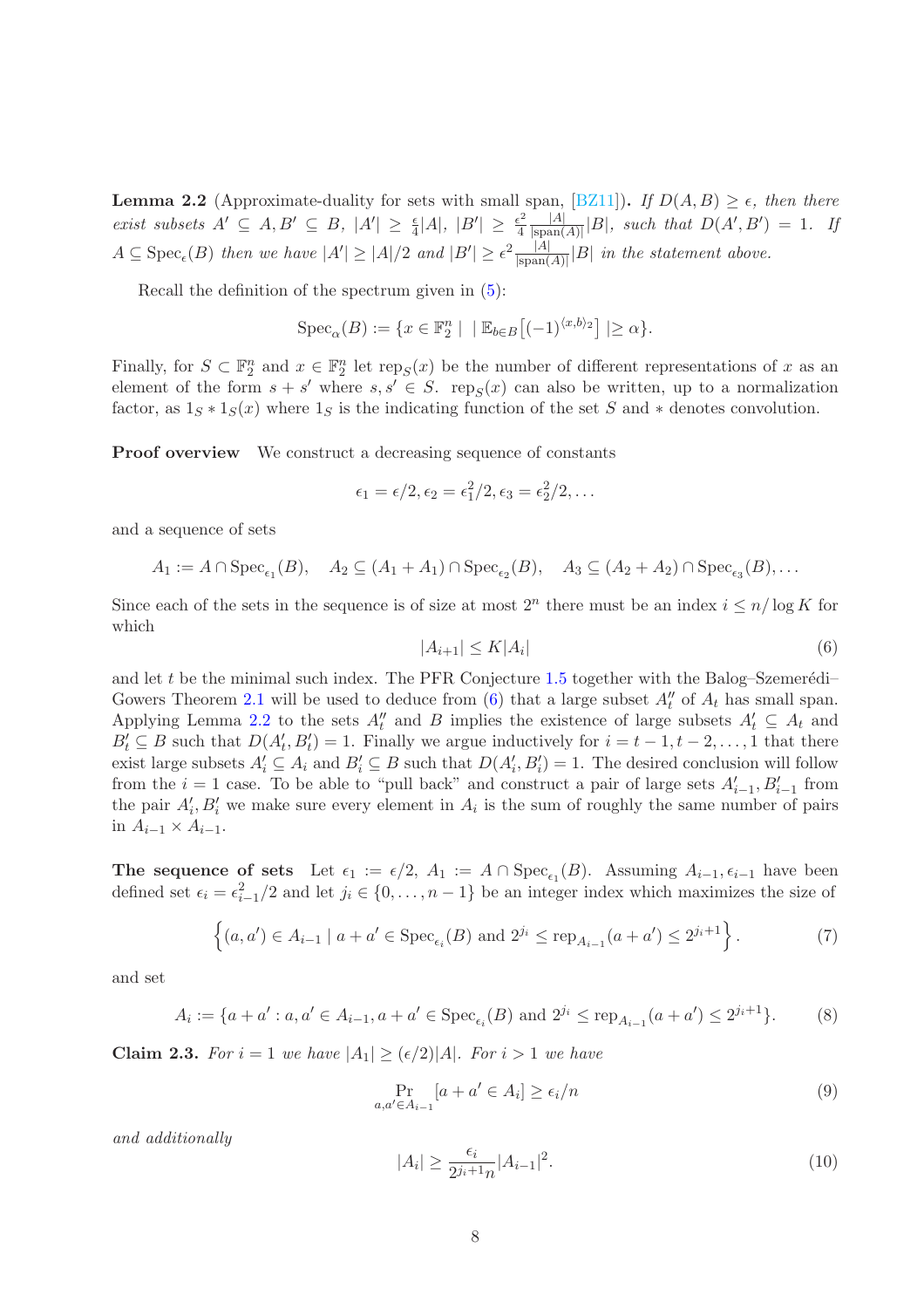*Proof.* The case of  $i = 1$  follows directly from Markov's inequality. For larger i we argue that

$$
\Pr_{a,a' \in A_{i-1}}[a + a' \in \text{Spec}_{\epsilon_i}(B)] \ge \epsilon_i.
$$

To see this use Cauchy-Schwarz to get

$$
\mathbb{E}_{a,a'\in A_{i-1}}|\mathbb{E}_{b\in B}(-1)^{\langle a+a',b\rangle}| = E_{b\in B}(\mathbb{E}_{a\in A_{i-1}}[(-1)^{\langle a,b\rangle}])^2 \geq (\mathbb{E}_{a\in A_{i-1},b\in B}[(-1)^{\langle a,b\rangle}])^2 = \epsilon_{i-1}^2
$$

and apply Markov's inequality to deduce that an  $\epsilon_i$ -fraction of  $(a, a') \in A_{i-1} \times A_{i-1}$  sum to an element of Spec<sub> $\epsilon_i(B)$ </sub>. Selecting  $j_i$  to maximize [\(7\)](#page-8-2) yields inequality [\(9\)](#page-8-3). Since every element  $x \in A_i$ can be represented as  $x = a + a'$  with  $a, a' \in A_{i-1}$  in at most  $2^{j_i+1}$  different ways we deduce [\(10\)](#page-8-4) from [\(9\)](#page-8-3) and complete the proof.

**The inductive claim** Let t be the minimal index such that  $|A_{t+1}| \leq K |A_t|$  and note that  $t \leq n/\log K$  because all sets  $A_i$  are contained in  $\mathbb{F}_2^n$ . We shall prove the following claim by backward induction.

<span id="page-9-1"></span>Claim 2.4 (Inductive claim). *For*  $i = t, t - 1, \ldots, 1$  *there exist subsets* 

$$
A'_i \subseteq A_i, \quad B'_i \subseteq B
$$

such that  $D(A'_i, B'_i) = 1$  and  $A'_i, B'_i$  are not too small:

$$
|A'_i| \ge \text{poly}\bigg(\frac{\epsilon_{t+1}}{nK}\bigg) (4n)^{-(t-i)} \bigg(\prod_{\ell=i}^t \epsilon_{\ell+1}\bigg) |A_i|, \qquad |B'_i| \ge \text{poly}\bigg(\frac{\epsilon_{t+1}}{nK}\bigg) 2^{-(t-i)} |B|
$$

We split the proof of the claim to two parts. The base case (Proposition [2.5\)](#page-9-0) is proved using the tools from additive combinatorics listed in the beginning of this section. The inductive step is proved in Proposition [2.6](#page-10-0) using a graph construction. Before proving Claim [2.4](#page-9-1) we show how it implies Lemma [1.11.](#page-4-0)

*Proof of Main Technical Lemma [1.11.](#page-4-0)* Set  $i = 1$  in Claim [2.4](#page-9-1) above. Recall that  $\epsilon_{i+1} = \epsilon_i^2/2$  for all  $i$ , so

$$
\epsilon_{\ell+1} = \epsilon^{2^{\ell}}/2^{2^{\ell}-1} \ge (\epsilon/2)^{2^{\ell}}.
$$

Thus we have  $\epsilon_{t+1} \geq (\epsilon/2)^{2^t}$  and  $\prod_{\ell=1}^t \epsilon_{\ell+1} \geq (\epsilon/2)^{2^{t+1}}$ . This gives the bounds on A', B' stated in  $(4).$  $(4).$  $\Box$ 

<span id="page-9-0"></span>**Proposition 2.5** (Base case of Claim [2.4](#page-9-1)  $(i = t)$ ). *There exist subsets*  $A'_t \subseteq A_t$ ,  $B'_t \subseteq B_t$  *such that*  $D(A'_t, B'_t) = 1$  and  $A'_t, B'_t$  are not too small:

$$
|A'_t| \ge \text{poly}\bigg(\frac{\epsilon_{t+1}}{nK}\bigg)|A_t|, \qquad |B'_t| \ge \text{poly}\bigg(\frac{\epsilon_{t+1}}{nK}\bigg)|B|.
$$

*Proof.* By assumption  $|A_{t+1}| \leq K |A_t|$  and  $Pr_{a,a' \in A_t}[a + a' \in A_{t+1}] \geq \epsilon_{t+1}/n$  by [\(10\)](#page-8-4). Hence we can apply the Balog–Szemerédi–Gowers Theorem (Theorem [2.1\)](#page-7-1) to the set  $A_t$  to obtain a subset  $\tilde{A}_t \subseteq A_t$  such that

$$
|\tilde{A}_t| \ge \text{poly}\bigg(\frac{\epsilon_{t+1}}{nK}\bigg)|A_t|,
$$

and

$$
|\tilde{A}_t + \tilde{A}_t| \le \text{poly}\left(\frac{nK}{\epsilon_{t+1}}\right)|A_t| = \text{poly}\left(\frac{nK}{\epsilon_{t+1}}\right)|\tilde{A}_t|.
$$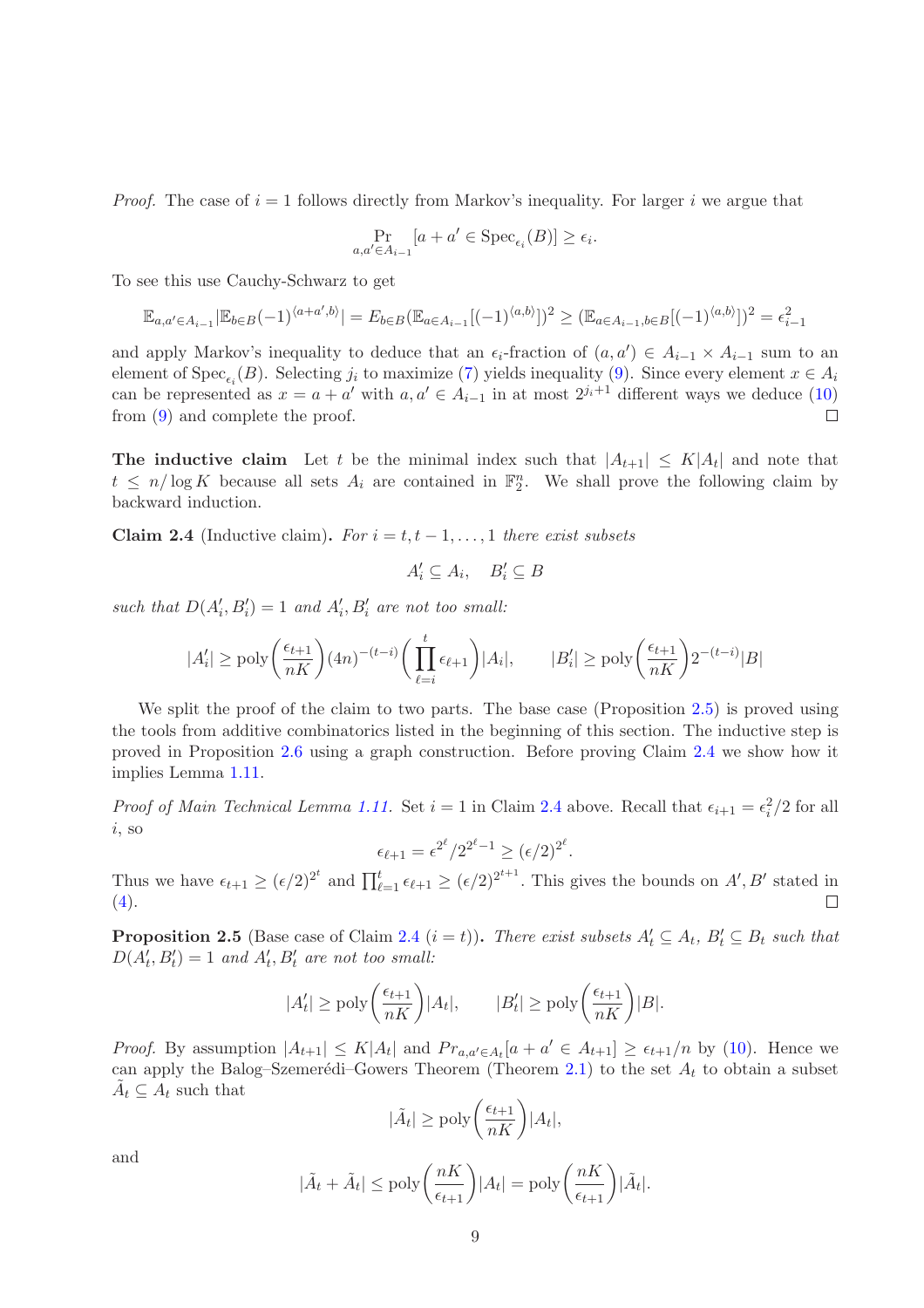Now we can apply the PFR Conjecture [1.5](#page-3-0) to the set  $\tilde{A}_t$  which gives a subset  $A''_t \subseteq \tilde{A}_t$  such that

$$
|A_t''| \ge \text{poly}\left(\frac{\epsilon_{t+1}}{nK}\right) |\tilde{A}_t| = \text{poly}\left(\frac{\epsilon_{t+1}}{nK}\right) |A_t|,
$$

and

$$
|\text{span}(A_t'')| \leq |\tilde{A}_t| = \text{poly}\left(\frac{nK}{\epsilon_{t+1}}\right)|A_t''|.
$$

Recall that  $A''_t \subseteq \text{Spec}_{\epsilon_t}(B)$ , and in particular  $D(A''_t, B) \ge \epsilon_t$ . Applying Lemma [2.2](#page-8-0) to the sets  $A''_t$  and B we conclude that there exist subsets  $A'_t \subseteq A''_t$ ,  $B' \subseteq B$  such that  $D(A'_t, B') = 1$ , and which satisfy  $|A'_t| \geq \frac{1}{2}|A''_t|$  and

$$
|B'_t| \ge \epsilon_t^2 \frac{|A''_t|}{|\text{span}(A''_t)|} |B| = \text{poly}\left(\frac{\epsilon_{t+1}}{nK}\right)|B|.
$$

This completes the proof of the base case.

<span id="page-10-0"></span>**Proposition 2.6** (Inductive step of Claim [2.4\)](#page-9-1). For every  $i = t - 1, \ldots, 1$  there exist subsets  $A'_i \subseteq A_i$ ,  $B'_i \subseteq B$  such that  $D(A'_i, B'_i) = 1$  and  $A'_i, B'_i$  are not too small:

$$
|A'_i| \ge \mathrm{poly}\bigg(\frac{\epsilon_{t+1}}{nK}\bigg) (4n)^{-(t-i)} \bigg(\prod_{\ell=i}^t \epsilon_{\ell+1}\bigg) |A_i|, \qquad |B'_i| \ge \mathrm{poly}\bigg(\frac{\epsilon_{t+1}}{nK}\bigg) 2^{-(t-i)} |B|.
$$

*Proof.* Suppose that the claim is true for i and argue it holds for index i – 1. Let  $G = (A_{i-1}, E)$  be the graph whose vertices are the elements in  $A_{i-1}$ , and  $(a, a')$  is an edge if  $a + a' \in A'_{i}$ . We bound the number of edges in this graph from below. Recall from [\(8\)](#page-8-5) that every  $a \in A'_{i}$  (where  $A'_{i} \subseteq A_{i}$ ) satisfies  $2^{j_i} \le \text{rep}_{A_{i-1}}(a) \le 2^{j_i+1}$ . Using this we get

$$
|E| \geq 2^{j_i} \cdot |A'_i| \qquad (\text{rep}_{A_{i-1}}(x) \geq 2^{j_i} \text{ for all } x \in A'_i)
$$
  
\n
$$
\geq 2^{j_i} \cdot \text{poly}\left(\frac{\epsilon_{t+1}}{nK}\right) (4n)^{-(t-i)} \left(\prod_{\ell=i}^t \epsilon_{\ell+1}\right) |A_i| \qquad (\text{induction hypothesis})
$$
  
\n
$$
\geq 2^{j_i} \cdot \text{poly}\left(\frac{\epsilon_{t+1}}{nK}\right) (4n)^{-(t-i)} \left(\prod_{\ell=i}^t \epsilon_{\ell+1}\right) \frac{\epsilon_i}{2^{j_i+1}n} |A_{i-1}|^2 \qquad (\text{by (10)})
$$
  
\n
$$
= 2 \cdot \text{poly}\left(\frac{\epsilon_{t+1}}{nK}\right) (4n)^{-(t-(i-1))} \left(\prod_{\ell=i-1}^t \epsilon_{\ell+1}\right) |A_{i-1}|^2.
$$

Let  $M := poly\left(\frac{\epsilon_{t+1}}{nK}\right)(4n)^{-(t-(i-1))}\left(\prod_{\ell=i-1}^t \epsilon_{\ell+1}\right)$ . Since our graph has at least  $2M|A_{i-1}|^2$ edges and  $|A_{i-1}|$  vertices, it has a connected component with at least  $2M|A_{i-1}|$  vertices and denote by  $A''_{i-1}$  the set of vertices in it.

Choose an arbitrary element a in  $A''_{i-1}$ . Partition  $B'_i$  into two sets  $B'_{i,0}$  and  $B'_{i,1}$  such that all elements in  $B'_{i,0}$  have inner product 0 with a, and all elements in  $B'_{i,1}$  have inner product 1 with a. Let  $B'_{i-1}$  be the larger of  $B'_{i,0}, B'_{i,1}$ , and note that  $|B'_{i-1}| \geq |B'_{i}|/2$ . Recall that our assumption was that  $D(A'_i, B'_i) = 1$ . Abusing notation, let  $\langle A'_i, B'_i \rangle_2$  denote the value of  $\langle a', b' \rangle_2$  for some  $a' \in A'_i, B'_i$ (the choice of a', b' does not matter because  $D(A'_i, B'_i) = 1$ ). Next we consider two cases — the case where  $\langle A'_i, B'_i \rangle_2 = 0$ , and the case where  $\langle A'_i, B'_i \rangle_2 = 1$ .

In the first case we have that for every  $a, a' \in A_{i-1}''$  which are neighbors in the graph,  $a+a' \in A_i',$ and therefore  $\langle a + a', b \rangle_2 = 0$  for every  $b \in B'_{i-1}$ . This implies in turn that  $\langle a, b \rangle_2 = \langle a', b \rangle_2$  for all elements  $a, a' \in A''_{i-1}$  which are neighbors in the graph,  $b \in B'_{i-1}$ . Since  $A''_{i-1}$  induces a

 $\Box$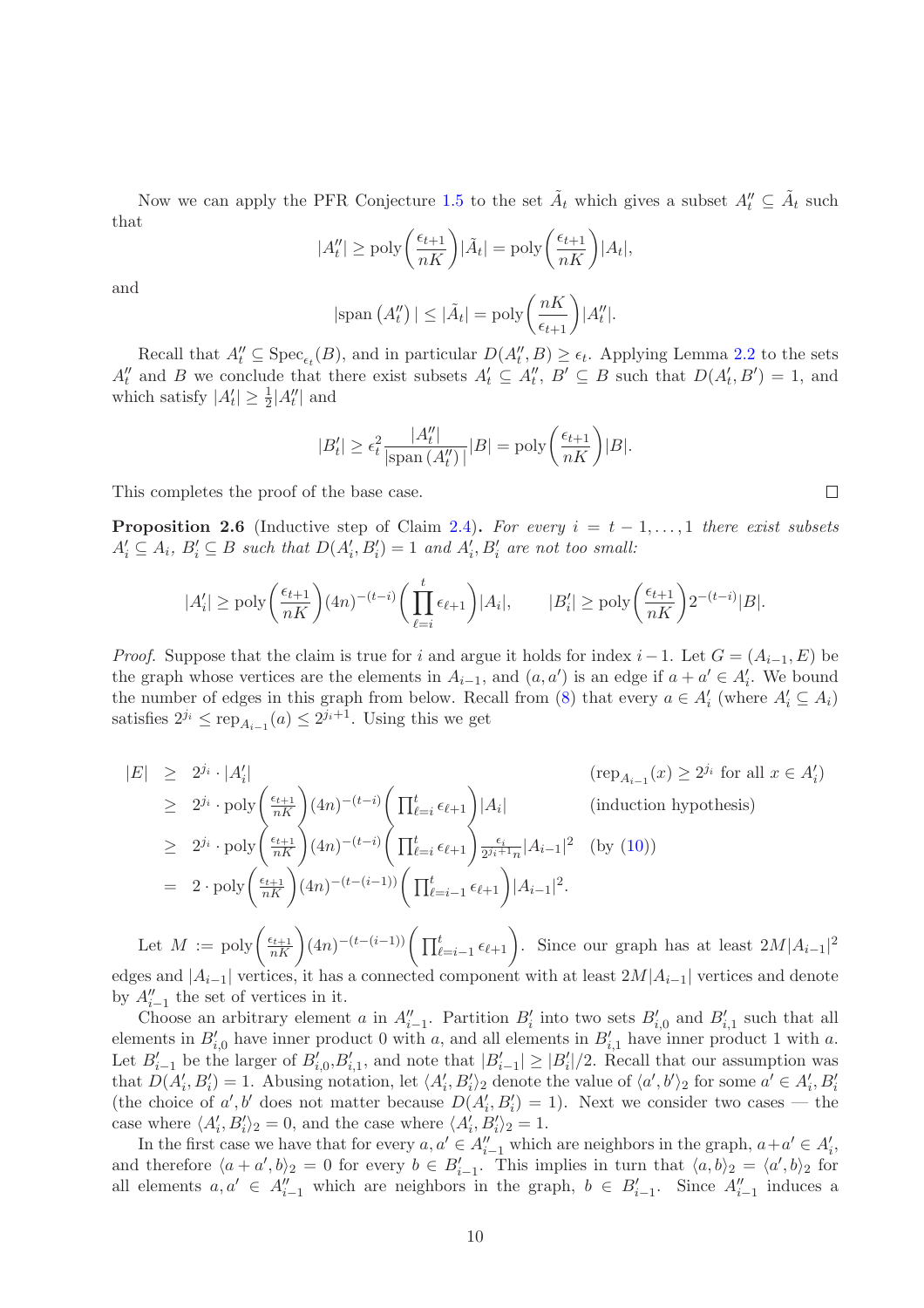connected component, and due to our choice of  $B'_{i-1}$ , this implies that  $D(A''_{i-1}, B'_{i-1}) = 1$  so we set  $A'_{i-1} = A''_{i-1}.$ 

In the second case we have that  $\langle a + a', b \rangle_2 = 1$  for every  $a, a' \in A''_{i-1}$  which are neighbors in the graph,  $b \in B'_{i-1}$ . In particular this implies that  $\langle a, b \rangle_2 = \langle a', b \rangle_2 + 1$  for every elements  $a, a' \in A''_{i-1}$ which are neighbors in the graph,  $b \in B'_{i-1}$ . This means that  $A''_{i-1}$  can be partitioned into two sets  $A'_{i-1,0}, A'_{i-1,1}$ , where the first one contains all elements in  $A''_{i-1}$  that have inner product 0 with all elements in  $B'_{i-1}$ , while the second set contains all elements in  $A'_{i-1}$  that have inner product 1 with all elements in  $B'_{i-1}$ . We set  $A'_{i-1}$  to be the larger of these two sets and get  $D(A'_{i-1}, B'_{i-1}) = 1$  and  $|A'_{i-1}| \geq M |A_{i-1}|.$ 

Concluding, in both cases we obtained subsets  $A'_{i-1}, B'_{i-1}$  of  $A_{i-1}, B$  respectively, such that  $D(A'_{i-1}, B'_{i-1}) = 1$  and  $A'_{i-1}, B'_{i-1}$  are not too small:

$$
|A'_{i-1}| \ge \text{poly}\left(\frac{\epsilon_{t+1}}{nK}\right)(4n)^{-(t-(i-1))}\left(\prod_{\ell=i-1}^t \epsilon_{\ell+1}\right)|A_{i-1}|,
$$

and

$$
|B'_{i-1}| \geq \frac{1}{2}|B'_i| \geq \frac{1}{2}\mathrm{poly}\bigg(\frac{\epsilon_{t+1}}{nK}\bigg)2^{-(t-i)}|B| = \mathrm{poly}\bigg(\frac{\epsilon_{t+1}}{nK}\bigg)2^{-(t-(i-1))}|B|.
$$

This concludes the proof of the inductive claim.

 $\Box$ 

## <span id="page-11-0"></span>3 From approximate duality to communication complexity upper bounds

In this section we prove our main theorem, Theorem [1.3](#page-2-0) given Corollary [1.12.](#page-4-2) The proof of the main technical lemma is deferred to Section [2.](#page-7-0)

We start by repeating the necessary definitions. For a  $\{0,1\}$ -valued matrix M, let  $CC(M)$ denote the communication complexity of the boolean function associated with  $M$ . Let rank $(M)$ and  $\text{rank}_{\mathbb{F}_2}(M)$  denote the rank of M over the reals and over  $\mathbb{F}_2$ , respectively. We denote by  $|M|$ the total number of entries in M, and by  $|M_0|$  and  $|M_1|$  the number of zero and non-zero entries of M, respectively. We say that M is *monochromatic* if either  $|M| = |M_0|$  or  $|M| = |M_1|$ . Finally, we define the *discrepancy*  $\delta(M)$  of M to be the ratio  $\frac{||M_0|-|M_1||}{|M|}$ .

Recall the statements of Theorem [1.3](#page-2-0) and Corollary [1.12.](#page-4-2)

**Main Theorem [1.3](#page-2-0)** (restated). Assuming the PFR conjecture (Conjecture [1.5\)](#page-3-0), for every  $\{0, 1\}$ valued matrix M,

$$
CC(M) = O(\operatorname{rank}(M)/\log \operatorname{rank}(M)).
$$

**Corollary [1.12](#page-4-2)** (restated). Suppose that  $A, B \subseteq \mathbb{F}_2^n$  satisfy  $D(A, B) \geq 2^{-\sqrt{n}}$ . Then assuming the PFR conjecture, there exist subsets  $A', B'$  of  $A, B$  respectively such that  $D(A', B') = 1$ , and  $|A'| \ge 2^{-cn/\log n} |A|, |B'| \ge 2^{-cn/\log n} |B|$  for some absolute constant c.

We first prove that the above corollary is equivalent to the following one:

<span id="page-11-1"></span>Lemma 3.1 (Main technical lemma, equivalent matrix form). *Let* M *be a* {0, 1}*-valued matrix* with no identical rows or columns, of rank at most r <u>over</u>  $\mathbb{F}_2$ , and of discrepancy at least  $2^{-\sqrt{r}}$ . *Then assuming the PFR conjecture (Conjecture [1.5\)](#page-3-0), there exists a monochromatic submatrix* M′ *of* M *of size at least*  $2^{-cr/\log r}|M|$  *for some absolute constant c.*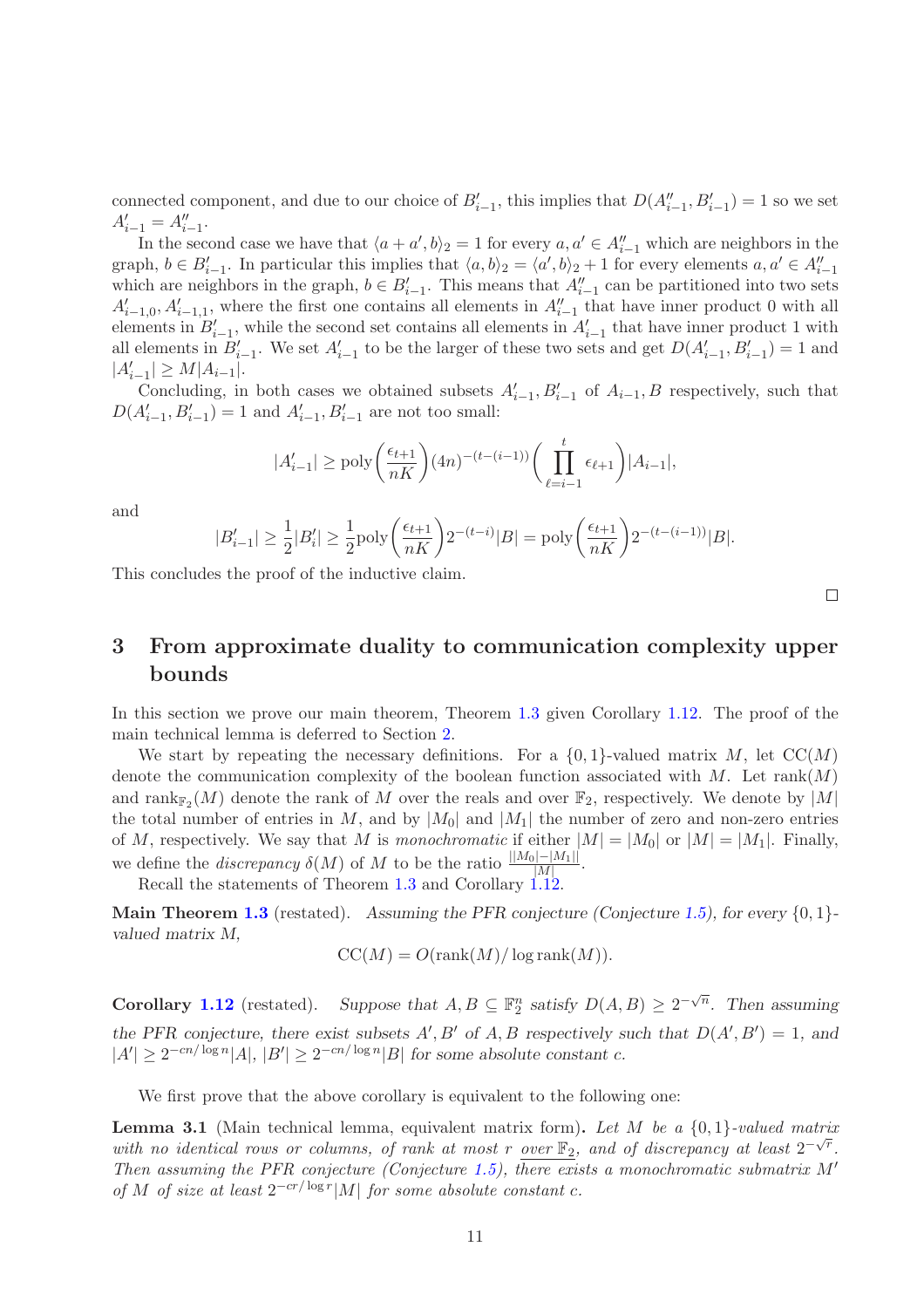*Proof.* We prove only the Corollary  $1.12 \Rightarrow$  $1.12 \Rightarrow$  Lemma [3.1](#page-11-1) implication. The proof of the converse implication is similar. Denote the number of rows and columns of M by  $k, \ell$  respectively. It is well known that the rank of M over a field  $\mathbb F$  equals r if and only if M can be written as the sum of r rank one matrices over the field  $\mathbb{F}$ . Since  $\text{rank}_{\mathbb{F}_2}(M) \leq r$  this implies in turn that there exist subsets  $A, B \subseteq \mathbb{F}_2^r$ ,  $A = \{a_1, a_2, \ldots, a_k\}$ ,  $B = \{b_1, b_2, \ldots, b_\ell\}$  such that  $M_{i,j} = \langle a_i, b_j \rangle_2$  for all  $1 \leq i \leq k, 1 \leq j \leq \ell$ . Since M has no identical rows or columns we know that  $|A| = k, |B| = \ell$ . Note that  $D(A, B) = \delta(M) \geq 2^{-\sqrt{r}}$ .

Corollary [1.12](#page-4-2) now implies the existence of subsets  $A' \subseteq A$ ,  $B' \subseteq B$ ,  $|A'| \geq 2^{-cr/\log r} |A|$ ,  $|B'| \geq 2^{-cr/\log r} |B|$ , such that  $D(A', B') = 1$ . Let M' be the submatrix of M whose rows and columns correspond to the indices in A' and B' respectively. The fact that  $D(A', B') = 1$  implies that  $M_{i,j} = \langle a_i, b_j \rangle_2 \equiv \text{const}$  for all  $a_i \in A'$ ,  $b_j \in B'$ . Therefore M' is a monochromatic submatrix of M of which satisfies

$$
|M'| = |A'||B'| \ge 2^{-2cr/\log r} |A||B| = 2^{-2cr/\log r} |M|,
$$

as required.

In order to prove Theorem [1.3](#page-2-0) we follow the high-level approach of Nisan and Wigderson [\[NW95\]](#page-16-6) which was explained in the previous section. They showed that in order to prove the log-rank conjecture it suffices to prove that every  $\{0, 1\}$ -valued matrix of low rank has a large monochromatic submatrix. We start with the following lemma.

<span id="page-12-0"></span>Lemma 3.2 (Existence of large monochromatic submatrix assuming PFR). Assuming the PF *conjecture, every* {0, 1}*-valued matrix* M *with no identical rows or columns has a monochromatic submatrix of size at least*  $2^{-O(\text{rank}(M)/\log \text{rank}(M))}|M|$ .

In order to prove the above lemma we use Lemma [3.1,](#page-11-1) together with the following theorem from [\[NW95\]](#page-16-6), which says that every  $\{0, 1\}$ -valued matrix M contains a submatrix of high discrepancy:

<span id="page-12-1"></span>Theorem 3.3 (Existence of submatrix with high discrepancy [\[NW95\]](#page-16-6)). *Every* {0, 1}*-valued matrix* M has a submatrix M' of size at least  $(\text{rank}(M))^{-3/2}|M|$  and with  $\delta(M') \geq (\text{rank}(M))^{-3/2}$ .

*Proof of Lemma [3.2.](#page-12-0)* Let  $r = \text{rank}(M)$ . Theorem [3.3](#page-12-1) implies the existence of a submatrix M' of M with  $|M'| \geq (\text{rank}(M))^{-3/2}|M|$ , and  $\delta(M') \geq r^{-3/2} \gg 2^{-\sqrt{r}}$ . Note also that

 $\operatorname{rank}_{\mathbb{F}_2}(M') \leq \operatorname{rank}(M') \leq \operatorname{rank}(M) = r.$ 

Lemma [3.1](#page-11-1) then implies the existence of a monochromatic submatrix  $M''$  of  $M'$  of size at least  $2^{-cr/\log r}|M'|$  for some absolute constant c. So we have that  $M''$  is a monochromatic submatrix of  ${\cal M}$  which satisfies

$$
|M''| \ge 2^{-cr/\log r} |M'| \ge 2^{-cr/\log r} r^{-3/2} |M| = 2^{-O(r/\log r)} |M|
$$

*Proof of Theorem [1.3.](#page-2-0)* Let M be a {0, 1}-valued matrix. We will construct a deterministic protocol for M with communication complexity  $O(\text{rank}(M)/\log \text{rank}(M))$ . We may assume w.l.o.g that M has no repeated rows or columns, otherwise we can eliminate the repeated row or column and the protocol we construct for the "compressed" matrix (with no repeated rows/columns) will also be a protocol for M.

| w | ٠      |  |
|---|--------|--|
|   | ı<br>ı |  |
| ٠ | .,     |  |
|   |        |  |

 $\Box$ 

 $\Box$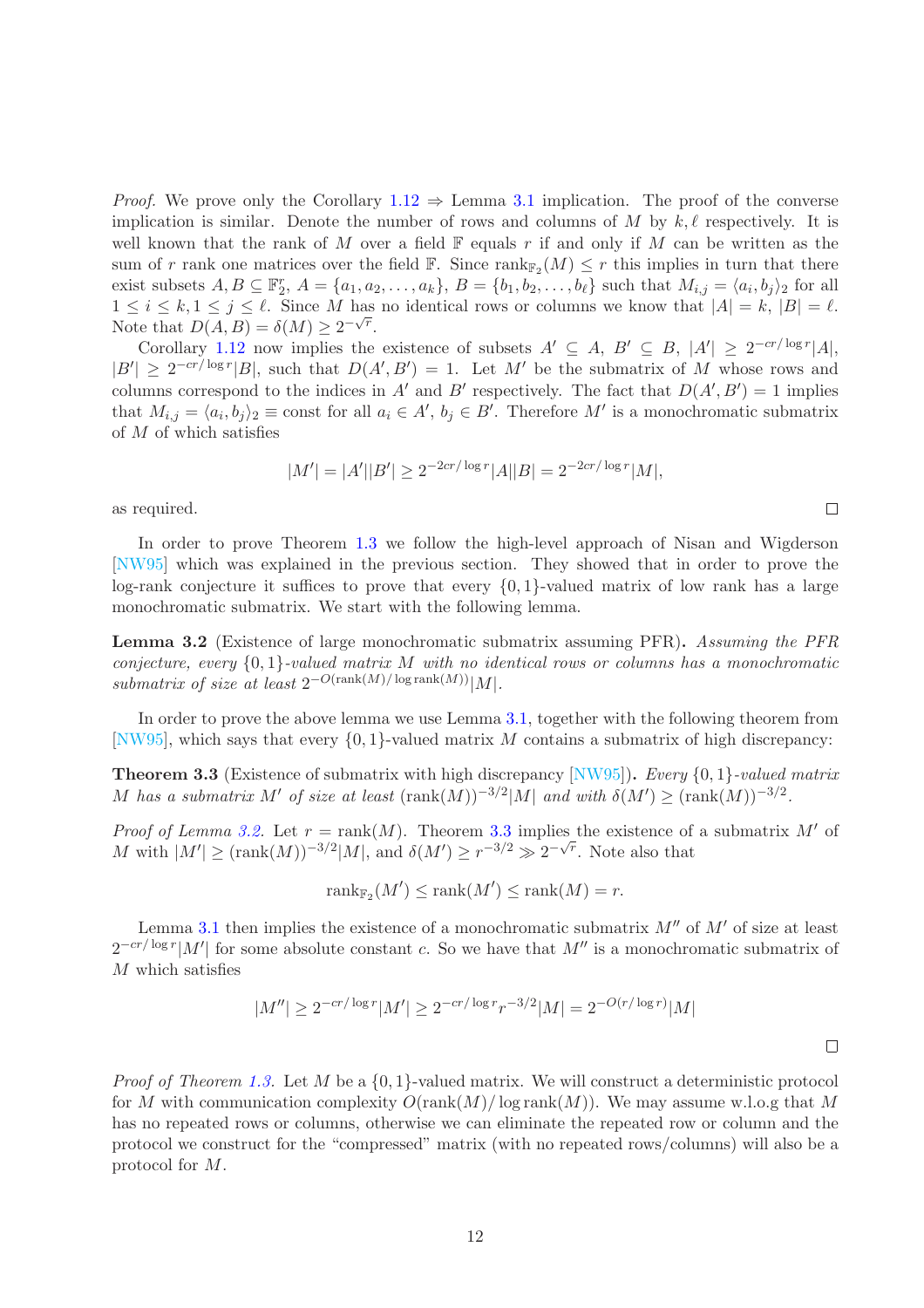We follow the high level approach of the proof of Theorem 2 from [\[NW95\]](#page-16-6). We will show a protocol with  $2^{O(r/\log r)}$  leaves. This will suffice since it is well-known that a protocol with t leaves has communication complexity at most  $O(\log t)$  (cf. [\[KN97,](#page-16-16) Chapter 2, Lemma 2.8]).

Now we describe the protocol. Let  $Q$  be the largest monochromatic submatrix of M. Then  $Q$ induces a natural partition of M into 4 submatrices  $Q, R, S, T$  with R sharing the rows of Q and S sharing the columns of Q.

$$
M = \left(\begin{array}{cc} Q & R \\ S & T \end{array}\right)
$$

Let  $U_1$  be a subset of the rows of  $(Q|R)$  whose restriction to the columns of R span the rows of R. Similarly, let  $U_2$  be a subset of the rows of  $(S|T)$  whose restriction to the columns of S span the rows of S. Note that if Q is the all zeros matrix then the rows of  $U_1$  are independent of the rows of  $U_2$ . Otherwise, if Q is the all ones matrix then the rows of  $U_1$  are independent of all the rows of  $U_2$  except possibly for the vector in  $U_2$  whose restriction to the columns of  $S$  is the all ones vector (if such vector exists). Thus since  $Q$  is monochromatic we have that  $rank(R) + rank(S) = |U_1| + |U_2| \leq rank(M) + 1.$ 

If  $rank(R) \leq rank(S)$  then the row player sends a bit saying if his input belongs to the rows of Q or not. The players continue recursively with a protocol for the submatrix  $(Q|R)$  or the submatrix  $(S|T)$  according to the bit sent. If  $rank(R) \geq rank(S)$  the roles of the row and column players are switched.

Suppose without loss of generality that  $rank(R) \leq rank(S)$ . Then after sending one bit we continue with either the matrix  $(Q|R)$  which is of rank at most rank $(M)/2$  or with the matrix  $(S|T)$  which — thanks to Lemma [3.2](#page-12-0) — is of size at most  $(1 - \delta)|M|$  for  $\delta \geq 2^{-cr/\log r}$ .

Let  $L(m, r)$  denote the number of leaves in the protocol starting with a matrix of area at most  $m$  and rank at most  $r$ . Then we get the following recurrence relation:

$$
L(m,r) \le \begin{cases} L(m,r/2) + L(m(1-\delta),r) & r > 1\\ 1 & r = 1 \end{cases}
$$

It remains to show that in the above recursion  $L(m,r) = 2^{O(r/\log r)}$ . Applying the recurrence iteratively  $1/\delta$  times to the right-most summand we get

$$
L(m,r) \leq \delta^{-1}L(m,r/2) + L(m(1-\delta)^{1/\delta}, r) \leq 2^{cr/\log(r)}L(m,r/2) + L(m/2,r).
$$

Set  $A(m,r) := 2^{-2cr/\log r} L(m,r)$ . Then we have  $A(m,r) \leq A(m,r/2) + A(m/2,r)$  which together with  $A(1,r), A(m, 1) \leq 1$  imply  $A(m,r) \leq {\log m + \log r \choose \log r}$  $\frac{m + \log r}{\log r}$  since we may apply the recursion iteratively at most log r times to the left term and log m times to the right term before we reach  $A(1,r)$  or  $A(m, 1)$ . This in turn implies  $A(m, r) \leq {\log m + \log r \choose \log r}$  $\binom{m + \log r}{\log r} \leq r^{O(\log r)}$  due to the fact that  $r \leq m \leq 2^{2r}$ , since we may assume there are no identical rows or columns in the matrix M.

Concluding, we have  $L(m,r) \leq 2^{2cr/\log r + O(\log^2 r)}$ , which implies in turn  $CC(M) = O(r/\log r)$ as claimed.  $\Box$ 

# <span id="page-13-0"></span>4 Equivalence between approximate duality and the PFR conjecture in the exponential range

In this section we show a new equivalence between approximate duality and the PFR conjecture in the exponential range which follows from the proof of our main technical Lemma [1.11.](#page-4-0) Before we elaborate on this we discuss the previously known relations between approximate duality and the PFR conjecture. Recall first that Theorem [1.9](#page-4-1) (which was proven in [\[BZ11\]](#page-15-0)) shows that the following version of approximate duality is implied by the PFR conjecture.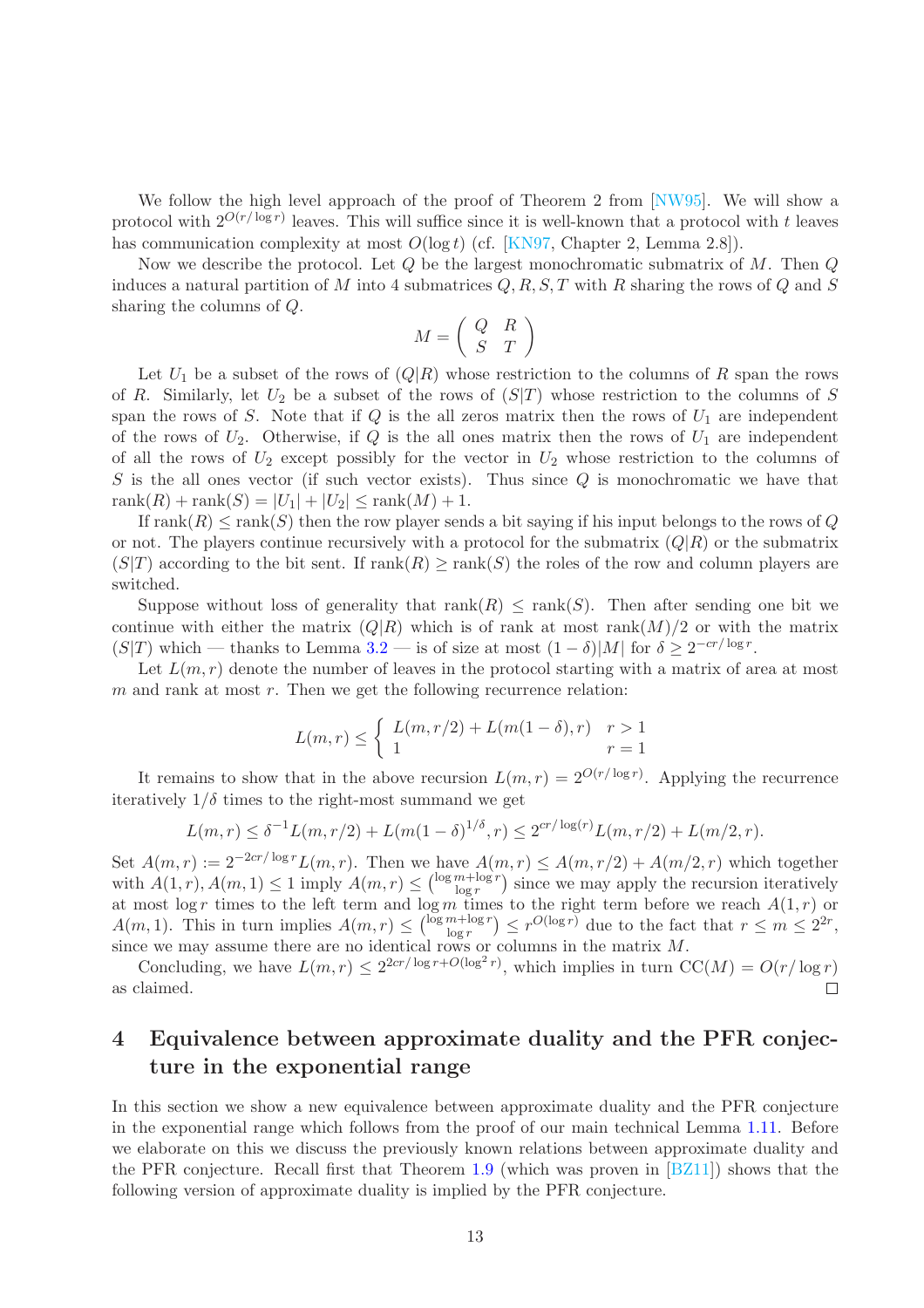<span id="page-14-0"></span>Conjecture 4.1 (Approximate duality conjecture, exponential loss). For every constant  $\delta > 0$ *there exists a constant*  $\zeta > 0$ *, depending only on*  $\delta$ *, such that if*  $A, B \subseteq \mathbb{F}_2^n$  *satisfy*  $D(A, B) \geq 2^{-\zeta n}$ *, then there exist subsets*  $A' \subseteq A$ ,  $|A'| \geq 2^{-\delta n} |A|$  *and*  $B' \subseteq B$ ,  $|B'| \geq 2^{-\delta n} |B|$  *such that*  $D(A', B') = 1$ *.* 

As to the converse direction, it was shown in [\[BZ11\]](#page-15-0) that the above conjecture implies the following weakening of the PFR conjecture.

**Theorem 4.2** ([\[BZ11\]](#page-15-0)). *Assuming Conjecture [4.1,](#page-14-0) for every*  $1 > \alpha > 0$  *and*  $1 > \delta > 0$ *, there exists an integer r which depends only on*  $\alpha$  *and*  $\delta$ *, such that if*  $A \subset \mathbb{F}_2^n$  *has*  $2^{\alpha n} \leq |A| \leq 2^{(1-\alpha)n}$ and  $|A + A| \leq K|A|$ , then there exists a subset A' of A of size at least  $2^{-\delta n} K^{-r} |A|$  such that  $|\text{span}(A')| \leq |A|.$ 

Note that the above conjecture differs from the standard PFR conjecture in two ways. First, in the above conjecture the set A must be of high density, and the exponent  $r$  depends on the density of the set. Second, the loss in the size of A is multiplied by an exponential factor. An interesting problem raised by the work of [\[BZ11\]](#page-15-0) was whether one could find an approximate duality type conjecture which is equivalent to another PFR type conjecture. In what follows we give an example of a pair of such conjectures, by showing that the above Conjecture [4.1](#page-14-0) is equivalent to the following weakening of the PFR conjecture.

<span id="page-14-1"></span>Conjecture 4.3 (PFR conjecture, exponential range). *For every constant* δ ′ *there exists a constant*  $\zeta'$ , depending only on  $\delta'$ , such that if  $A \subseteq \mathbb{F}_2^n$  has  $|A + A| \leq 2^{\zeta' n} |A|$ , then there exists a subset  $A' \subseteq A$ *of size at least*  $2^{-\delta' n} |A|$  *such that*  $|\text{span}(A')| \leq |A|$ *.* 

Note that the PFR conjecture (Conjecture [1.5\)](#page-3-0) implies the above conjecture with  $\zeta' = \delta'/r$  for some universal integer  $r$ . The above conjecture is in fact weaker than the PFR conjecture since we allow  $\zeta'$  to be an arbitrary function of  $\delta'$ . Our main result in this section is that the above Conjectures [4.1](#page-14-0) and [4.3](#page-14-1) are equivalent.

#### Theorem 4.4. *Conjecture [4.1](#page-14-0) is equivalent to conjecture [4.3.](#page-14-1)*

The fact that Conjecture [4.3](#page-14-1) implies Conjecture [4.1](#page-14-0) follows from our proof of the main technical Lemma [1.11.](#page-4-0) We have already noted in Section [1.3](#page-3-3) that Lemma [1.11](#page-4-0) implies that Conjecture [4.1](#page-14-0) holds assuming the PFR conjecture (by setting  $K = 2^{\delta n/(3r)}$ ,  $t = 3r/\delta$ ,  $\zeta = \delta/(3r \cdot 2^t) = \delta/(3r \cdot 2^{3r/\delta})$ ,  $\epsilon = 2^{-\zeta n}$  in Lemma [1.11\)](#page-4-0). Inspecting the proof of Lemma [1.11](#page-4-0) it turns out that plugging the weaker Conjecture [4.3](#page-14-1) instead of the PFR conjecture in the proof of Lemma [1.11](#page-4-0) suffices for obtaining Conjecture [4.1.](#page-14-0)

In the remaining of the section we show that Conjecture [4.1](#page-14-0) implies Conjecture [4.3.](#page-14-1) For the proof of this implication we follow the approach of  $[2211]$ . In particular we use the following lemma from  $[TV06]$  (appearing there as Lemma 4.38) which shows that a set having a small sum set must have large spectrum:

<span id="page-14-2"></span>Lemma 4.5 (Small sumset forces large spectrum). *Let A be a subset of a finite abelian group* Z*,* and let  $0 < \epsilon < 1$ . Then we have the following lower bound on the sum set:

$$
|A - A| \ge \frac{|A||Z|}{|A||\text{Spec}_{\epsilon}(A)| + |Z|\epsilon^2}
$$

Note that in  $\mathbb{F}_2^n$  we have that  $A - A = A + A$ .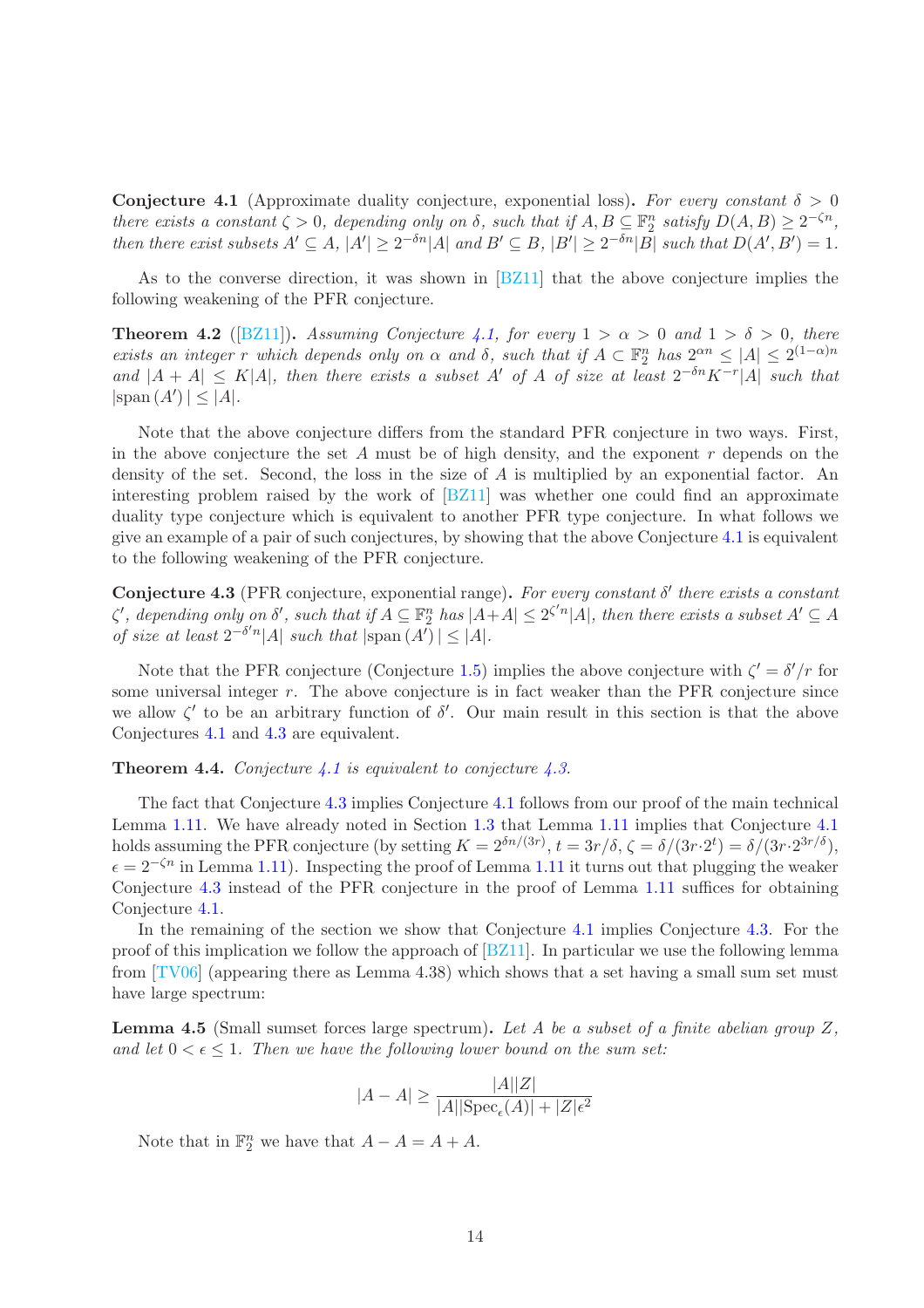*Proof of (Conjecture*  $\lambda \neq 1$ *) Conjecture*  $\lambda \neq 0$ . The idea of the proof of is as follows. Suppose that A has a small sum set. Then Lemma [4.5](#page-14-2) implies that A has large spectrum, denote the spectrum set by B. Assuming Conjecture [4.1,](#page-14-0) we have that A and B contain large subsets  $A', B'$  respectively which lie in affine shifts of dual subspaces. But this implies in turn that  $\dim(A') \leq n - \dim(B')$ , i.e. A′ has a small span, and setting the parameters correctly we arrive at the desired result. Details follow.

Let  $\zeta$  be the constant guaranteed by Conjecture [4.1](#page-14-0) for the constant  $\delta = \delta'/3$ . Also, let  $\zeta' = \min\{\delta'/6, \zeta\}$ , and suppose that  $|A + A| \leq 2^{\zeta' n} |A|$ . In Lemma [4.5](#page-14-2) set  $\epsilon = 2^{-\zeta n}$ . Then from the lemma and the assumption that  $|A + A| \leq 2^{\zeta' n} |A|$  we have

$$
2^{\zeta' n} |A| \ge |A - A| \ge \frac{|A| 2^n}{|A| |\text{Spec}_{\epsilon}(A)| + 2^n \epsilon^2}
$$

And rearranging we obtain

$$
|\text{Spec}_{\epsilon}(A)| \geq \frac{2^n(1-2^{\zeta'n}\epsilon^2)}{2^{\zeta'n}|A|} \geq \frac{2^n(1-2^{-\zeta'n})}{2^{\zeta'n}|A|} \geq \frac{2^n}{2^{2\zeta'n}|A|}
$$

where the second inequality is due to our choice of  $\epsilon = 2^{-\zeta n} \leq 2^{-\zeta' n}$ .

Conjecture [4.1](#page-14-0) then implies (noting that  $\epsilon = 2^{-\zeta n}$ ) the existence of subsets  $A' \subseteq A$ ,  $B' \subseteq \text{Spec}_{\epsilon}(A)$  which lie in affine shifts of dual spaces such that  $|A'| \geq 2^{-(\delta'/3)n} |A|, |B'| \geq$  $2^{-(\delta'/3)n}$ |Spec<sub> $\epsilon$ </sub>(A)|.

But this implies in turn that  $\dim(A') + \dim(B') \leq n$ , and consequently

$$
|\text{span}(A')| \le \frac{2^n}{|B'|} \le \frac{2^{(\delta'/3)n} \cdot 2^n}{|\text{Spec}_{\epsilon}(A)|} \le 2^{(\delta'/3)n} 2^{2\zeta'n} |A| \le 2^{2\delta'n/3} |A|
$$

where the last inequality is due to our choice of  $\zeta' \leq \delta'/6$ .

Concluding, we have that  $|\text{span}(A')| \leq 2^{2\delta' n/3} |A|$  where A' is a subset of A of size at least  $2^{-(\delta'/3)n}$ |A|. Write span  $(A')$  as a direct sum of subspaces  $L_1$  and  $L_2$ , where  $L_2$  is a subspace of size  $2^{2\delta'n/3}$ , and  $L_1$  is a subspace of size at most |A| which maximizes the size of  $A'' = A' \cap L_1$ . We have that  $A''$  is a subset of A of size at least  $2^{-\delta'n}|A|$  such that  $|\text{span}(A'')| \leq |L_1| \leq |A|$  which concludes the proof that Conjecture  $4.1 \Rightarrow$  $4.1 \Rightarrow$  Conjecture [4.3.](#page-14-1)

 $\Box$ 

Acknowledgements. We thank Nati Linial and Eyal Kushilevitz for drawing our attention, independently, to the similarities between the notions of discrepancy and approximate duality, which led us to consider the question addressed in this paper.

### References

- <span id="page-15-1"></span>[BDL12] Abhishek Bhowmick, Zeev Dvir, and Shachar Lovett. New bounds for matching vector codes. 2012. Submitted.
- <span id="page-15-2"></span>[BS94] Antal Balog and Endre Szemerédi. A statistical theorem of set addition. *Combinatorica*, 14(3):263–268, 1994.
- <span id="page-15-0"></span>[BZ11] Eli Ben-Sasson and Noga Zewi. From affine to two-source extractors via approximate duality. In *the Proceedings of the 43rd Annual ACM Symposium on Theory of Computing, STOC'2011*, New York, 2011. ACM Press.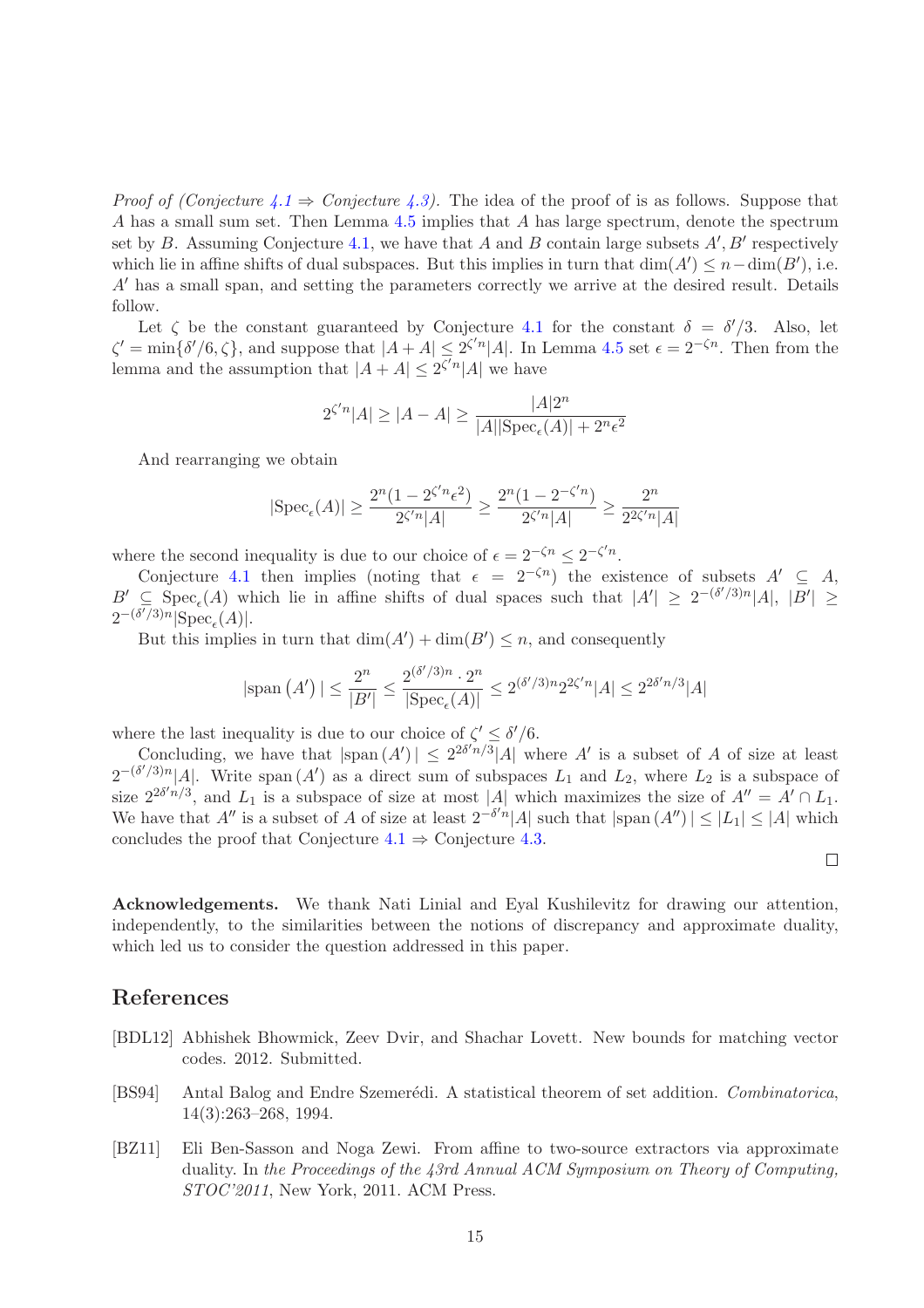- <span id="page-16-12"></span>[CS10] Ernie Croot and Olof Sisask. A probabilistic technique for finding almost-periods of convolutions, September 14 2010. Comment: 29 pages, to appear in GAFA.
- <span id="page-16-10"></span>[EZ11] Chaim Even-Zohar. On sums of generating sets in  $(Z_2)^n$ , 2011.
- <span id="page-16-3"></span>[Faj88] Siemion Fajtlowicz. On conjectures of graffiti. *Discrete Mathematics*, 72(1-3):113–118, 1988.
- <span id="page-16-17"></span>[Gow98] William Timothy Gowers. A new proof of Szemerèdi's theorem for arithmetic progressions of length four. *Geom. Funct. Anal.*, 8(3):529–551, 1998.
- <span id="page-16-8"></span>[GR06] Ben Green and Imre Z. Ruzsa. Sets with small sumset and rectification. *Bulletin of the London Mathematical Society*, 1(38):43–52, 2006.
- <span id="page-16-11"></span>[Gre05] Ben Green. Finite field models in additive combinatorics. In *London Mathematical Society Lecture Note Series*, volume 324. Cambridge University Press, 2005.
- <span id="page-16-9"></span>[GT09] Ben Green and Terence Tao. Freiman's theorem in finite fields via extremal set theory. *Combinatorics, Probability & Computing*, 18(3):335–355, 2009.
- <span id="page-16-15"></span>[GT10] Ben Green and Terence Tao. An equivalence between inverse sumset theorems and inverse conjectures for the u <sup>3</sup> norm. *Math. Proc. Cambridge Philos. Soc.*, 149(1):1–19, 2010.
- <span id="page-16-5"></span>[KL96] Andrew Kotlov and László Lovász. The rank and size of graphs. *JGT: Journal of Graph Theory*, 23(2):185–189, 1996.
- <span id="page-16-16"></span>[KN97] Eyal Kushilevitz and Noam Nisan. *Communication complexity*. Cambridge University Press, New York, 1997.
- <span id="page-16-4"></span>[Kot97] Andrew Kotlov. Rank and chromatic number of a graph. *JGT: Journal of Graph Theory*, 26(1):1–8, 1997.
- <span id="page-16-14"></span>[Lov10] Shachar Lovett. Equivalence of polynomial conjectures in additive combinatorics. *Electronic Colloquium on Computational Complexity (ECCC)*, 17:10, 2010.
- <span id="page-16-1"></span>[LS88] László Lovász and Michael E. Saks. Lattices, Möbius functions and communication complexity. In *FOCS*, pages 81–90. IEEE, 1988.
- <span id="page-16-0"></span>[MS82] Kurt Mehlhorn and Erik M. Schmidt. Las vegas is better than determinism in vlsi and distributed computing (extended abstract). In *Proceedings of the fourteenth annual ACM symposium on Theory of computing*, STOC '82, pages 330–337, New York, NY, USA, 1982. ACM.
- <span id="page-16-2"></span>[Nuf76] C. Van Nuffelen. A bound for the chromatic number of a graph. *American Mathematical Monthly*, (83):265–266, 1976.
- <span id="page-16-6"></span>[NW95] Noam Nisan and Avi Wigderson. On rank vs. communication complexity. *Combinatorica*, 15(4):557–565, 1995.
- <span id="page-16-7"></span>[Ruz99] Imre Z. Ruzsa. An analog of Freiman's theorem in groups. *Asterique*, 258:323–326, 1999.
- <span id="page-16-13"></span>[Sam07] Alex Samorodnitsky. Low-degree tests at large distances. In David S. Johnson and Uriel Feige, editors, *STOC*, pages 506–515. ACM, 2007.